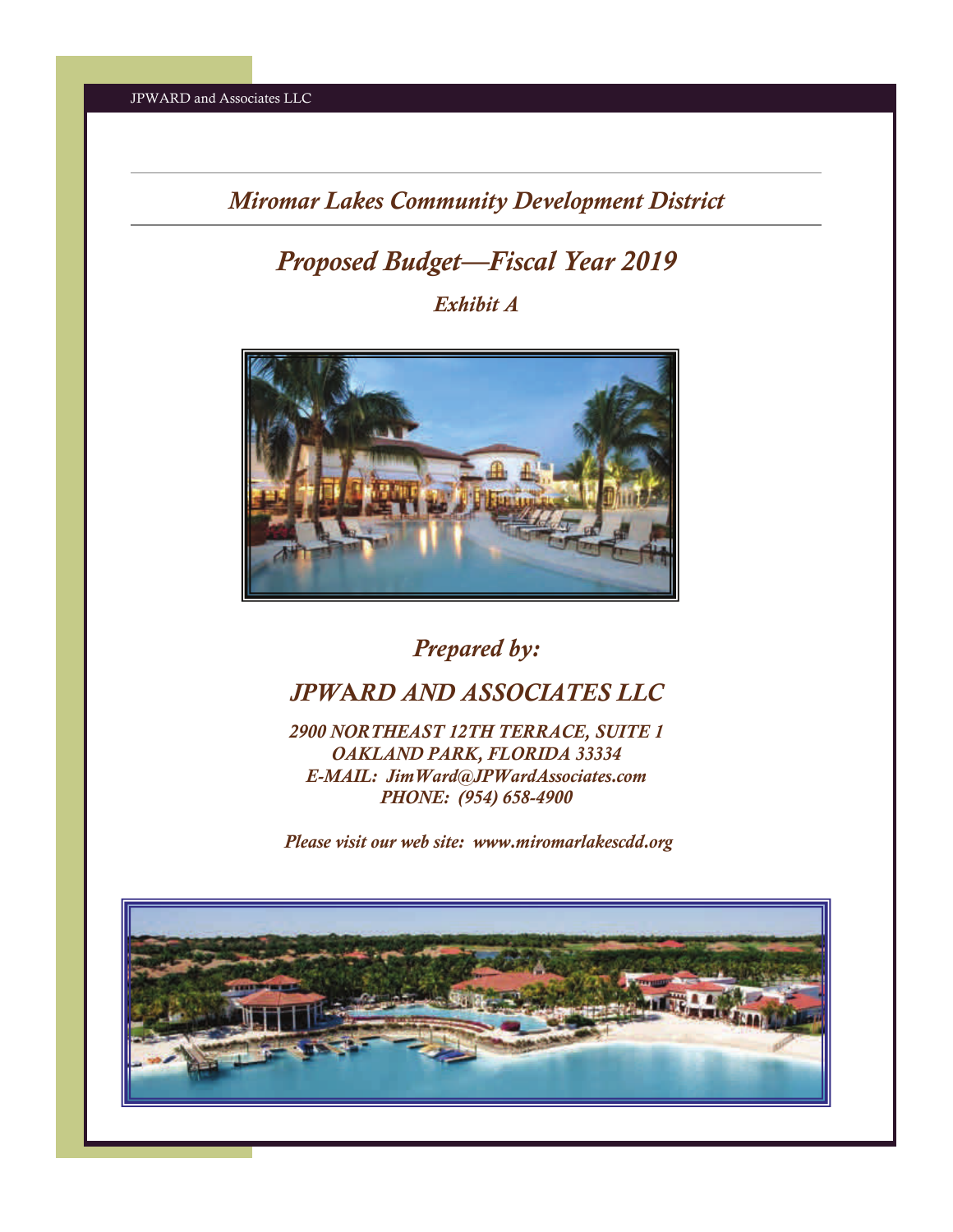## *Table of Contents*

| <b>General Fund</b>                    |           |
|----------------------------------------|-----------|
| Summary                                | $1 - 3$   |
| <b>Description of Line Item</b>        | $4 - 7$   |
| Capital Plan—Multi-Year                | 8         |
| Debt Service Fund—Series 2012 Bonds    |           |
| <b>Summary of Fund</b>                 | 9         |
| <b>Amortization Schedules</b>          |           |
| Series 2012 A Bonds                    | <i>10</i> |
| Debt Service Fund—Series 2015 Bonds    |           |
| <b>Summary of Fund</b>                 | 11        |
| <b>Amortizaton Schedule</b>            |           |
| Series 2015 Bond                       | 12        |
| <b>Assessment Summary</b>              | $13 - 14$ |
| <b>General Fund—Unit Count Changes</b> | 15        |
| Revenue Summary                        | 16-18     |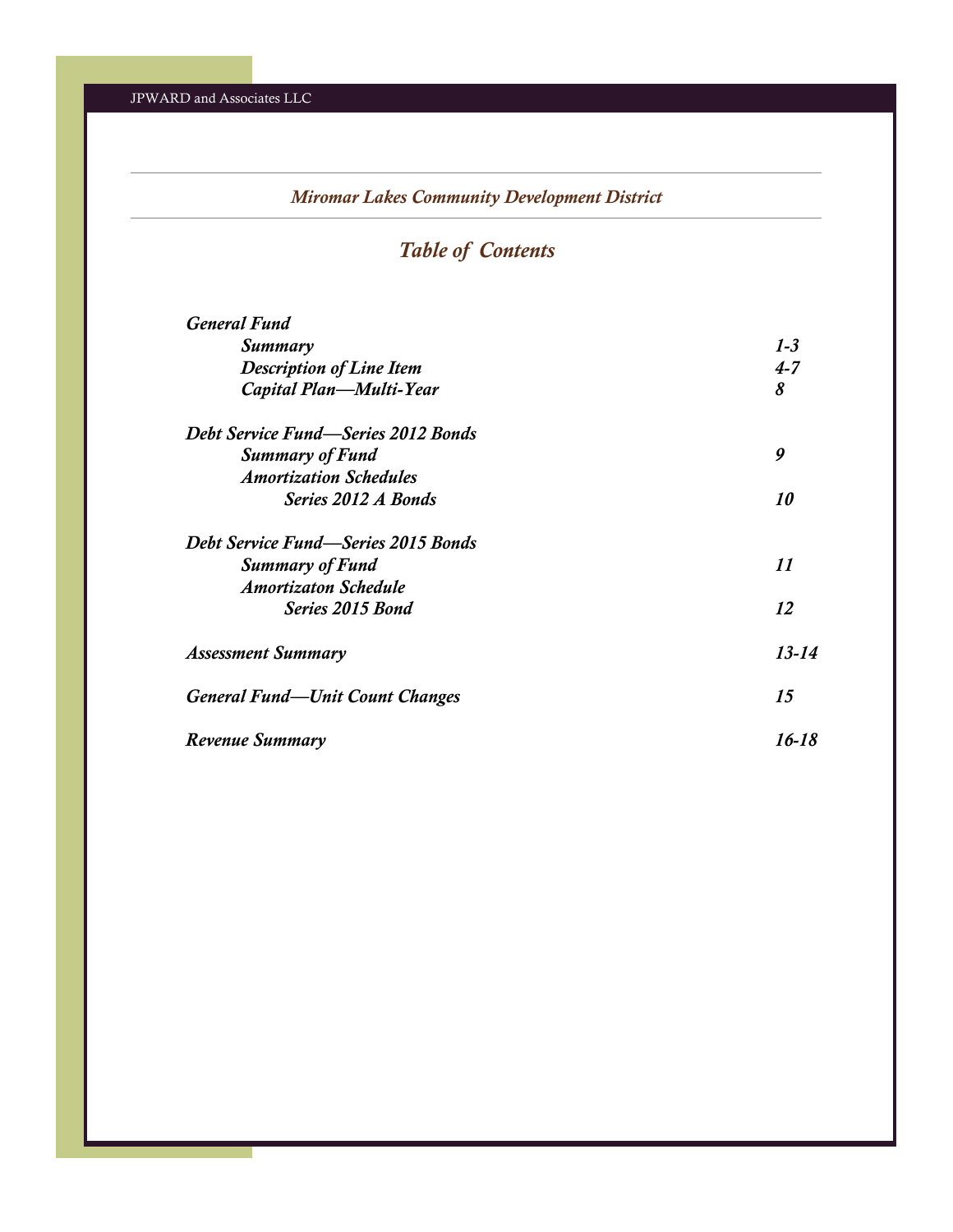#### **Community Development District General Fund - Budget Fiscal Year 2019**

|                                                 |               | <b>Fiscal Year 2018</b> |    | <b>Actual at</b> |    | <b>Anticipated</b><br><b>Year End</b> |    | Fiscal Year 2019 - | <b>Notes</b>                                                                                              |
|-------------------------------------------------|---------------|-------------------------|----|------------------|----|---------------------------------------|----|--------------------|-----------------------------------------------------------------------------------------------------------|
| <b>Description</b>                              |               | <b>Budget</b>           |    | 02/28/2018       |    | 09/30/18                              |    | <b>Budget</b>      |                                                                                                           |
| <b>Revenues and Other Sources</b>               |               |                         |    |                  |    |                                       |    |                    |                                                                                                           |
| Cash Carryforward to Fund Hurrican Irma Cleanup |               |                         |    |                  |    |                                       |    |                    |                                                                                                           |
|                                                 | \$            | 375,599                 | \$ |                  | \$ |                                       | \$ |                    | NO Cash from prior year to fund FY 19 Operations                                                          |
| <b>Miscellaneous Revenue</b>                    | \$            |                         | \$ |                  | \$ |                                       | \$ |                    |                                                                                                           |
| Interest Income - General Account               | \$            | 300                     | \$ | 144              | \$ | 300                                   | \$ | 300                | Interest on General Bank Account                                                                          |
| <b>Special Assessment Revenue</b>               | \$            |                         |    |                  |    |                                       |    |                    |                                                                                                           |
| Special Assessment - On-Roll                    | \$            |                         | \$ | 925,204          |    |                                       | \$ |                    |                                                                                                           |
|                                                 |               | 947,739                 |    |                  | \$ | 947,739                               |    | 1,882,601          | Assessments from Resident Owners                                                                          |
| Special Assessment - Off-Roll                   | Ś             | 454,950                 | \$ | 227,295          | \$ | 454,950                               | \$ | 769,488            | Assessment from Developer                                                                                 |
| <b>Miscellaneous Revenue</b>                    |               |                         | \$ |                  | \$ |                                       | \$ |                    |                                                                                                           |
| <b>Total Revenue &amp; Other Sources</b>        | \$.           | 1,778,588               | Ś  | 1,152,644        | \$ | 1,402,989                             | \$ | 2,652,389          |                                                                                                           |
| <b>Expenditures and Other Uses</b>              |               |                         |    |                  |    |                                       |    |                    |                                                                                                           |
| Legislative                                     |               |                         |    |                  |    |                                       |    |                    |                                                                                                           |
| Board of Supervisor's Fees                      | \$            | 12,000                  | \$ | 3,000            | \$ | 12,000                                | \$ | 12,000             | <b>Statutory Required Fees</b>                                                                            |
| Board of Supervisor's - FICA                    | \$            | 918                     | \$ | 230              | \$ | 918                                   | \$ | 918                | FICA Required for Board Fees                                                                              |
| <b>Executive</b>                                |               |                         |    |                  |    |                                       |    |                    |                                                                                                           |
| <b>Professional Management</b>                  | \$            | 40,000                  | \$ | 16,667           | \$ | 40,000                                | \$ | 40,000             | District Manager Contract                                                                                 |
| <b>Financial and Administrative</b>             |               |                         |    |                  |    |                                       |    |                    |                                                                                                           |
| <b>Audit Services</b>                           | \$            | 5,200                   | \$ |                  | \$ | 5,200                                 | \$ | 5,200              | Statutory required audit yearly                                                                           |
| <b>Accounting Services</b>                      | \$            |                         | \$ |                  | \$ |                                       | \$ |                    |                                                                                                           |
| Assessment Roll Preparation                     | \$            | 18,000                  | \$ | 18,000           | \$ | 18,000                                | \$ | 18,000             | Statutory required maintenance of owner's par debt<br>outstanding and yearly work with property appraiser |
| Arbitrage Rebate Fees                           | \$            | 1,000                   | \$ | 1,000            | \$ | 1,000                                 | \$ | 1,000              | IRS Required Calculation to insure interst on bond<br>funds does not exceed interst paid on bonds         |
| <b>Other Contractual Services</b>               |               |                         |    |                  |    |                                       |    |                    |                                                                                                           |
| Recording and Transcription                     | \$            |                         | \$ |                  | \$ |                                       | \$ |                    |                                                                                                           |
| <b>Legal Advertising</b>                        | \$            | 1,200                   | \$ | 50               | \$ | 1,200                                 | \$ | 1,200              |                                                                                                           |
| <b>Trustee Services</b>                         |               |                         | \$ | 3,091            | \$ |                                       | \$ | 7,900              | <b>Statutory Required Legal Advertising</b><br><b>Trustt Fees for Bonds</b>                               |
|                                                 | \$<br>\$      | 7,900                   | \$ |                  | \$ | 3,091                                 | \$ |                    |                                                                                                           |
| <b>Dissemination Agent Services</b>             |               |                         |    |                  |    |                                       |    |                    |                                                                                                           |
| Property Appraiser & Tax Collector Fees         | \$            | 2,400                   | \$ | 1,191            | \$ | 1,191                                 | \$ | 2,400              | Fees to place assessment on the tax bills                                                                 |
| <b>Bank Service Fees</b>                        | \$            | 550                     | \$ | 198              | \$ | 500                                   | \$ | 550                | Fees required to maintain bank account                                                                    |
| <b>Travel and Per Diem</b>                      | \$            |                         | \$ |                  | \$ |                                       | Ś  |                    |                                                                                                           |
| <b>Communications and Freight Services</b>      |               |                         |    |                  |    |                                       |    |                    |                                                                                                           |
| Telephone                                       | \$            |                         | \$ |                  | \$ |                                       | \$ |                    |                                                                                                           |
| Postage, Freight & Messenger                    | \$            | 400                     | \$ | 181              | \$ | 400                                   | \$ | 400                | Mailing and postage                                                                                       |
| Insurance                                       | \$            | 5,800                   | \$ | 5,778            | \$ | 5,778                                 | \$ | 5,800              | General Liability and D&O Liability Insurance                                                             |
| <b>Printing and Binding</b>                     | \$            | 1,200                   | \$ | 769              | \$ | 1,200                                 | \$ | 1,200              | Agenda books and copies                                                                                   |
| <b>Other Current Charges</b>                    |               |                         |    |                  |    |                                       |    |                    |                                                                                                           |
| <b>Website Maintenance</b>                      | \$            | 1,000                   | \$ |                  | \$ | 1,000                                 | \$ | 1,000              | Statutory Maintenance of District Web site                                                                |
| <b>Office Supplies</b>                          | \$            |                         | \$ |                  | \$ |                                       | \$ |                    |                                                                                                           |
| <b>Subscriptions and Memberships</b>            | \$            | 175                     | \$ | 175              | \$ | 175                                   | \$ | 175                | Statutory fee to Department of Economic<br>Opportunity                                                    |
| <b>Legal Services</b>                           |               |                         |    |                  |    |                                       |    |                    |                                                                                                           |
| <b>General Counsel</b>                          | \$            | 30,000                  | \$ | 16,234           | \$ | 25,000                                | \$ | 30,000             | <b>District Attorney</b>                                                                                  |
| <b>Litigation Counsel</b>                       | \$            |                         | \$ | 1,125            | \$ | 1,125                                 |    |                    | Not required for FY 2019                                                                                  |
| Center Place                                    |               |                         |    |                  |    |                                       |    |                    |                                                                                                           |
| General Counsel - Center Place                  | \$            |                         | \$ |                  | \$ |                                       | \$ |                    |                                                                                                           |
| Special Counsel - Center Place                  | Ś             | 30,000                  |    |                  |    |                                       | Ś  | 30,000             | To complete agreement pursuant to settlement<br>agreement with Alico West                                 |
| Land Exchange - Salerno                         | \$            |                         | \$ |                  | \$ |                                       | \$ |                    |                                                                                                           |
| Debt Service - Miromar Lakes LLC Note           | \$            |                         | \$ |                  | \$ |                                       | \$ |                    |                                                                                                           |
| <b>Other General Government Services</b>        |               |                         |    |                  |    |                                       |    |                    |                                                                                                           |
| <b>Engineering Services</b>                     |               |                         |    |                  |    |                                       |    |                    |                                                                                                           |
| General Fund                                    | \$            | 15,000                  |    | 13,683           | \$ | 15,000                                | \$ | 15,000             | <b>District Engineer</b>                                                                                  |
| <b>NPDES</b>                                    | \$            | 250                     |    | 560              | \$ | 560                                   | \$ | 250                | Statutory Requirement for Federal Reporting                                                               |
| <b>Asset Administrative Services</b>            | \$            | 10,000                  |    | 4,167            | \$ | 10,000                                | \$ | 10,000             | District Asset Manager                                                                                    |
| <b>Center Place Experts</b>                     | Ś             |                         |    |                  | Ś  |                                       | Ś  |                    |                                                                                                           |
| Contingencies                                   |               |                         | S  |                  | Ś  |                                       |    |                    |                                                                                                           |
|                                                 | Sub-Total: \$ | 182,993                 | \$ | 86,098           | \$ | 143,338                               | \$ | 182,993            |                                                                                                           |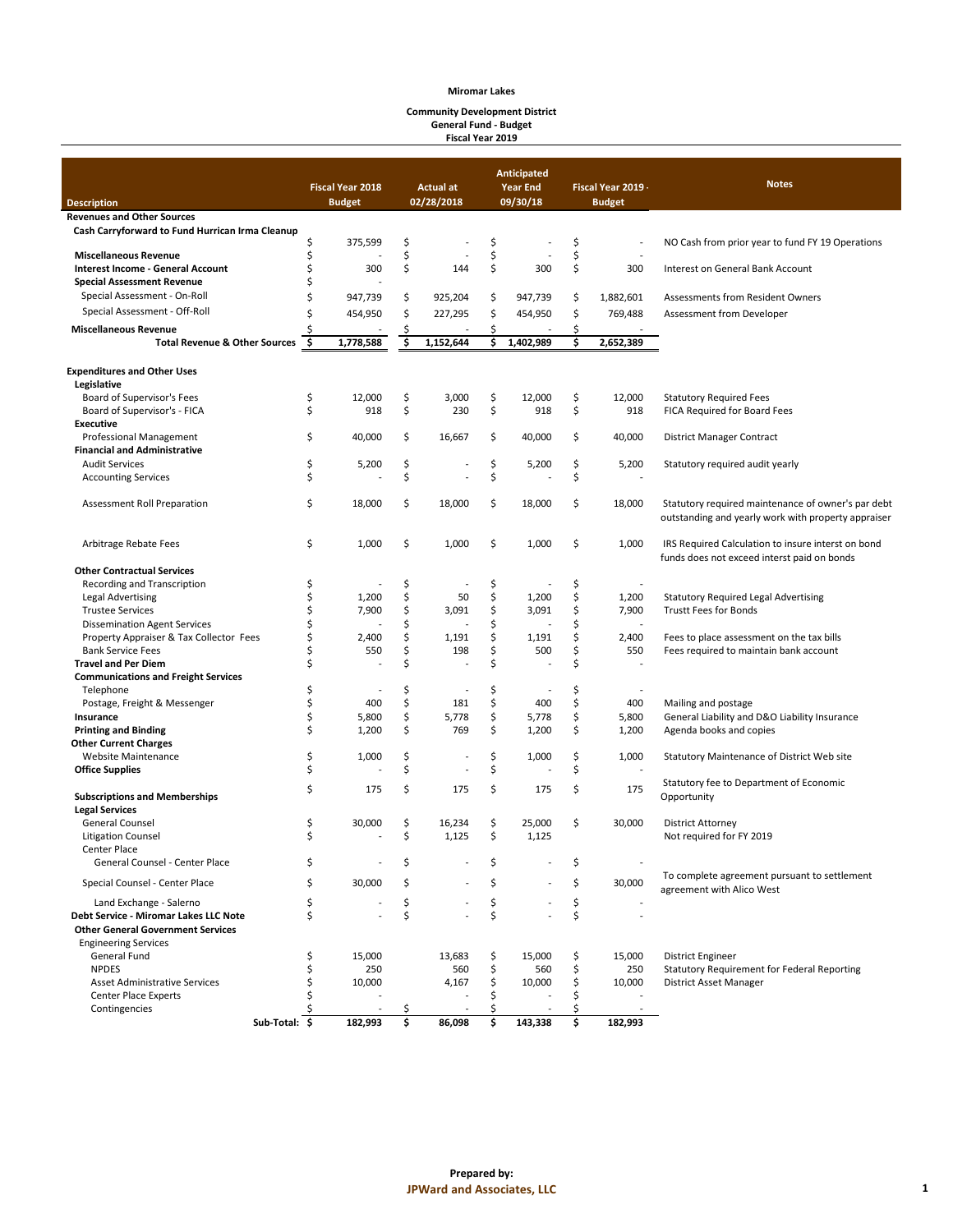#### **Community Development District General Fund - Budget Fiscal Year 2019**

|                                           |               |                         |    |                  | <b>Anticipated</b> |                 |    |                    |                                                 |
|-------------------------------------------|---------------|-------------------------|----|------------------|--------------------|-----------------|----|--------------------|-------------------------------------------------|
|                                           |               | <b>Fiscal Year 2018</b> |    | <b>Actual at</b> |                    | <b>Year End</b> |    | Fiscal Year 2019 - | <b>Notes</b>                                    |
| <b>Description</b>                        |               | <b>Budget</b>           |    | 02/28/2018       |                    | 09/30/18        |    | <b>Budget</b>      |                                                 |
| <b>Hurricane Relief Services</b>          |               |                         |    |                  |                    |                 |    |                    |                                                 |
| <b>Legal Services</b>                     |               |                         |    |                  |                    |                 |    |                    |                                                 |
| <b>General Counsel</b>                    | \$            |                         | Ś  |                  | \$                 |                 | Ś  |                    | These accounts                                  |
| <b>Engineering Services</b>               |               |                         |    |                  |                    |                 |    |                    | were                                            |
| <b>General Engineering</b>                | \$            |                         | \$ |                  | \$                 |                 | \$ |                    | established to                                  |
| <b>Surveying Services</b>                 | \$            | 5,000                   | \$ |                  | \$                 |                 | \$ |                    | account for the                                 |
| <b>Asset Management Services</b>          |               |                         |    |                  |                    |                 |    |                    | costs of                                        |
| General Asset Management Cleanup Services | \$            | 79,000                  | \$ | 41,351           | \$                 | 79,000          | \$ |                    | Hurricane Irma -                                |
| Water Management - Debris Removal         |               |                         |    |                  |                    |                 |    |                    | not required for                                |
| Lake System                               | \$            | 298,000                 | \$ |                  | \$                 |                 | \$ |                    | FY 2019                                         |
| Lake Bank Erosion                         | Ś             |                         | \$ | 147,765          | \$                 | 155,000         | \$ |                    |                                                 |
| <b>Water Control Structures</b>           | Ś             |                         |    |                  | \$                 | 35,000          | \$ |                    |                                                 |
| Aeration system                           | Ś             |                         |    |                  | Ś                  |                 |    |                    |                                                 |
| <b>Littoral Shelf</b>                     |               |                         |    |                  |                    |                 | \$ |                    |                                                 |
| <b>Wetland System</b>                     | Ś             |                         |    |                  | Ś                  |                 | Ś  |                    |                                                 |
| Landscaping Servicies                     |               |                         |    |                  | Ś                  |                 |    |                    |                                                 |
| Debris Removal                            |               | 385,000                 | \$ | 70,356           | \$                 | 280,356         | \$ |                    |                                                 |
|                                           | Sub-Total: \$ | 767,000                 | \$ | 259,473          | \$                 | 549,356         | \$ |                    |                                                 |
| <b>Stormwater Management Services</b>     |               |                         |    |                  |                    |                 |    |                    |                                                 |
| <b>Professional Services</b>              |               |                         |    |                  |                    |                 |    |                    |                                                 |
| <b>Asset Management</b>                   | \$            | 27,800                  | \$ | 12,783           | \$                 | 27,800          | \$ | 27,800             | District Asset Manager                          |
| <b>Mitigation Monitoring</b>              | \$            | 500                     | \$ |                  | \$                 | 500             | \$ | 500                | <b>Regulatory Reporting for Wetlands</b>        |
| <b>Utility Services</b>                   | \$            |                         |    |                  |                    |                 |    |                    |                                                 |
| Electric - Aeration System                | \$            | 4,400                   | \$ | 1,682            | \$                 | 4,400           | \$ | 4,400              | <b>Electric Service for Fountain</b>            |
| Repairs & Maintenance                     | \$            |                         |    |                  |                    |                 |    |                    |                                                 |
| Lake System                               | \$            |                         |    |                  |                    |                 |    |                    |                                                 |
| <b>Aquatic Weed Control</b>               | \$            | 65,568                  | \$ | 27,542           | \$                 | 80,042          | \$ | 56,500             | Periodic spraying of lakes                      |
| Lake Bank Maintenance                     | Ś             |                         | \$ |                  | \$                 |                 | \$ | 3,000              | Periodic maintenance of lake banks              |
|                                           |               |                         |    |                  |                    |                 |    |                    | Regulatory Reportying of water quality in Water |
| <b>Water Quality Testing</b>              | \$            | 13,840                  | \$ |                  | \$                 |                 | \$ | 13,840             | Management System                               |
| <b>Water Control Structures</b>           | \$            | 4,500                   | \$ | 3,460            | \$                 | 7,000           |    | \$10,000           | Periodic Maintenace of Water Control Structures |
| <b>Grass Carp Installation</b>            | \$            |                         | \$ |                  | \$                 |                 | \$ |                    |                                                 |
| <b>Litoral Shelf Planting</b>             | \$            |                         | \$ |                  | \$                 |                 | \$ |                    |                                                 |
| <b>Aeration System</b>                    | Ś             | 2,000                   | \$ | 2,500            | \$                 | 2,000           | \$ | 2,000              | Periodic Maintenance of Aeration systems        |
| <b>Wetland System</b>                     | Ś             |                         |    |                  |                    |                 |    |                    |                                                 |
|                                           |               |                         |    |                  |                    |                 |    |                    | Periodic Maintenance to remove exotic materials |
| Routine Maintenance                       | \$            | 42,100                  | \$ | 9,400            | \$                 | 42,100          | \$ | 42,100             | from wetland system                             |
| <b>Water Quality Testing</b>              | \$            |                         | \$ |                  | \$                 |                 | \$ |                    |                                                 |
| Capital Outlay                            | Ś             |                         |    |                  |                    |                 |    |                    |                                                 |
| <b>Aeration Systems</b>                   | \$            | 4,800                   | \$ | 2,204            | \$                 | 4,800           | \$ | 10,800             | See Capital Improvements for Detail             |
| Littoral Shelf Replanting/Barrier         | \$            | 6,000                   | \$ |                  | \$                 |                 | \$ | 6,000              | See Capital Improvements for Detail             |
| Lake Bank Restorations                    | Ś             |                         | \$ |                  | Ś                  |                 | \$ | ÷                  | See Capital Improvements for Detail             |
| <b>Turbidity Screens</b>                  | Ś             |                         | \$ |                  | Ś                  |                 | \$ | 13,800             | See Capital Improvements for Detail             |
| <b>Erosion Restoration</b>                | Ś             |                         | Ś  |                  | Ś                  |                 | \$ | 223,894            | See Capital Improvements for Detail             |
| Contingencies                             |               | 3,000                   | Ś  |                  | Ś                  |                 | \$ | 3,000              | See Capital Improvements for Detail             |
|                                           | Sub-Total: \$ | 174,508                 | \$ | 59,572           | \$                 | 168,642         | \$ | 417,634            |                                                 |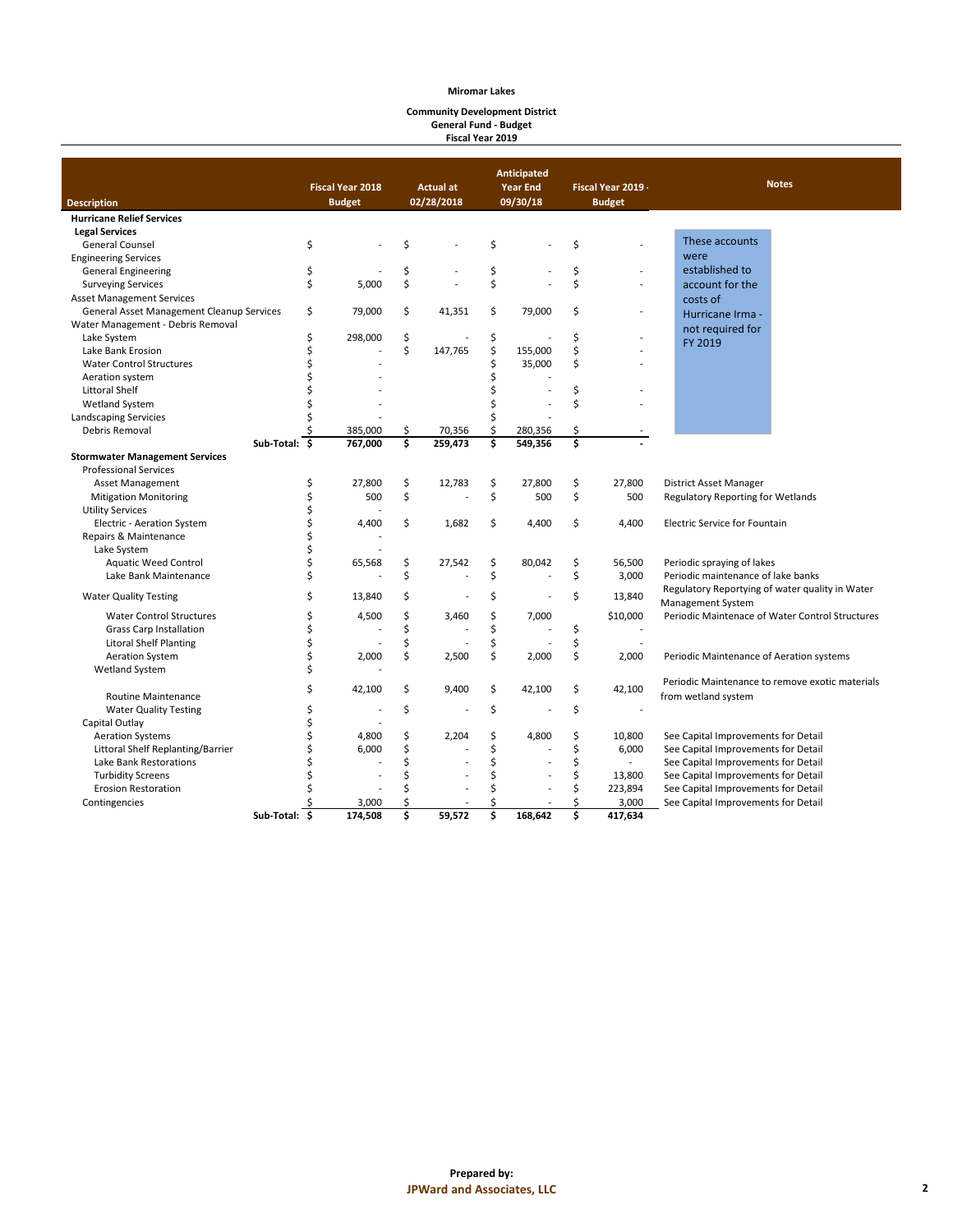#### **Community Development District General Fund - Budget Fiscal Year 2019**

| <b>Description</b>                               |    | <b>Fiscal Year 2018</b><br><b>Budget</b> |    | <b>Actual at</b><br>02/28/2018 |     | Anticipated<br><b>Year End</b><br>09/30/18 |    | Fiscal Year 2019 -<br><b>Budget</b> | <b>Notes</b>                                                           |
|--------------------------------------------------|----|------------------------------------------|----|--------------------------------|-----|--------------------------------------------|----|-------------------------------------|------------------------------------------------------------------------|
| <b>Landscaping Services</b>                      |    |                                          |    |                                |     |                                            |    |                                     |                                                                        |
| <b>Professional Management</b>                   |    |                                          |    |                                |     |                                            |    |                                     |                                                                        |
| Asset Management                                 | \$ | 37,400                                   | Ś. | 15,583                         | \$  | 37,400                                     | \$ | 37,400                              | District Asset Manager                                                 |
| <b>Utility Services</b>                          | \$ |                                          |    |                                |     |                                            |    |                                     |                                                                        |
| Electric - Landscape Lighting                    | Ś  |                                          | \$ |                                | \$  |                                            | \$ |                                     |                                                                        |
| <b>Irrigation Water</b>                          |    | 5,000                                    | \$ | 2.702                          | \$  | 5,000                                      | \$ | 5,000                               | Electric for irrigation system                                         |
| Repairs & Maintenance                            |    |                                          |    |                                |     |                                            |    |                                     |                                                                        |
| Public Area Landscaping                          |    | 437,000                                  | \$ | 135,100                        | \$  | 444,000                                    | \$ | 427,000                             | Periodic Maintenance of Berms/Ben Hill Griffin                         |
| <b>Irrigation System</b>                         |    | 8,000                                    | \$ | 2,507                          | \$  | 8,000                                      | \$ | 8,000                               | Periodic Maintenance of irrigation system                              |
| Well System                                      |    | 1,000                                    | \$ |                                | \$  | 1,000                                      | \$ | 1,000                               | Periodic Maintenance of irrigation wells                               |
| Plant Replacement                                |    | 30,000                                   | \$ | 4,857                          | \$  | 30,000                                     | \$ | 60,000                              | General Yearly replacement of plant materials                          |
| <b>Other Current Charges</b>                     |    |                                          |    |                                |     |                                            |    |                                     |                                                                        |
| Lee Cty Assessments                              |    | 51,000                                   |    | 50,852                         | \$  | 50,852                                     | \$ | 51,000                              | Ben Hill Griffin MSBU                                                  |
| <b>Charlotte County Assessments</b>              |    | 375                                      |    |                                | \$  |                                            | \$ | 375                                 | Panther Habitat assessment for fire/rescue                             |
| Hendry County - Panther Habitat Taxes            | \$ |                                          |    |                                |     |                                            | Ś  |                                     |                                                                        |
| <b>Operating Supplies</b>                        |    |                                          |    |                                |     |                                            |    |                                     |                                                                        |
| Mulch                                            |    | 19,000                                   | Ś  | 15,555                         | \$  | 19,000                                     | \$ | 24,000                              | Periodic Mulching of Community                                         |
| Capital Outlay                                   |    | 28,500                                   | Ś  |                                |     |                                            | Ś  | 151,738                             | See Capital Improvements for Detail                                    |
| Sub-Total: \$                                    |    | 617,275                                  | \$ | 227,157                        | Ś   | 595,252                                    | Ś  | 765,513                             |                                                                        |
| <b>Reserves for General Fund</b>                 |    |                                          |    |                                |     |                                            |    |                                     |                                                                        |
| <b>Operating Reserve</b>                         | Ś  |                                          |    |                                | \$  |                                            | \$ | 200,000                             | To resore operating reserves depleted from Irma                        |
| <b>Disaster Relief Reserve</b>                   |    |                                          |    |                                |     |                                            |    | 1,000,000                           | To establish a reserve in the event of a hurricance                    |
| Sub-Total: \$                                    |    |                                          |    |                                |     |                                            |    | 1,200,000                           |                                                                        |
| <b>Other Fees and Charges</b>                    |    |                                          |    |                                |     |                                            |    |                                     |                                                                        |
| Discount for Early Payment                       | \$ | 36,451                                   | Ś. |                                | \$  | 36,451                                     | \$ | 86,249                              | 4% Discounts property owner's may take if paying<br>taxes in November. |
| Sub-Total: \$                                    |    | 36,451                                   | \$ |                                | \$. | 36,451                                     | \$ | 86,249                              |                                                                        |
| <b>Total Expenditures and Other Uses</b><br>- \$ |    | 1,778,227                                | \$ | 632,299                        | \$  | 1,493,039                                  | \$ | 2,652,389                           |                                                                        |
| Net Increase/(Decrease) in Fund Balance          |    | (375, 238)                               | Ś  | 520,345                        | \$  | (90,050)                                   | \$ | 1,200,000                           |                                                                        |
| <b>Fund Balance - Beginning</b>                  |    | 423,111                                  |    | 423,111                        | Ś   | 423,111                                    |    | 333,060                             |                                                                        |
| <b>Fund Balance - Ending</b>                     | \$ | 47,873                                   | \$ | 943,455                        | \$  | 333,060                                    | \$ | 1,533,060                           |                                                                        |
|                                                  |    |                                          |    |                                |     |                                            |    |                                     |                                                                        |

| <b>Assessment Comparison</b>    |                                   |    |        |    |                      |  |  |  |  |  |  |  |
|---------------------------------|-----------------------------------|----|--------|----|----------------------|--|--|--|--|--|--|--|
| <b>Description</b>              | Number of Units FY 2018 Rate/Unit |    |        |    | FY 2019<br>Rate/Unit |  |  |  |  |  |  |  |
| <b>General Fund - Operatons</b> |                                   |    |        |    |                      |  |  |  |  |  |  |  |
| Sold property on roll           | 1361                              | \$ | 730.72 | \$ | 730.70               |  |  |  |  |  |  |  |
| Developer units off roll        | 583                               |    | 702.61 | Ś  | 702.59               |  |  |  |  |  |  |  |
| Total:                          | 1944                              |    |        |    |                      |  |  |  |  |  |  |  |
| <b>Reserves Assessment</b>      |                                   |    |        |    |                      |  |  |  |  |  |  |  |
| Sold property on roll           | 1361                              | \$ |        |    | 652.55               |  |  |  |  |  |  |  |
| Developer units off roll        | 583                               |    |        | Ś  | 617.28               |  |  |  |  |  |  |  |
| Total:                          | 1944                              |    |        |    |                      |  |  |  |  |  |  |  |
| <b>Total Assessment</b>         |                                   |    |        |    |                      |  |  |  |  |  |  |  |
| Sold property on roll           | 1361                              | \$ | 730.72 | \$ | 1,383.25             |  |  |  |  |  |  |  |
| Developer units off roll        | 583                               |    | 702.61 | Ś  | 1,319.88             |  |  |  |  |  |  |  |
| Total:                          | 1944                              |    |        |    |                      |  |  |  |  |  |  |  |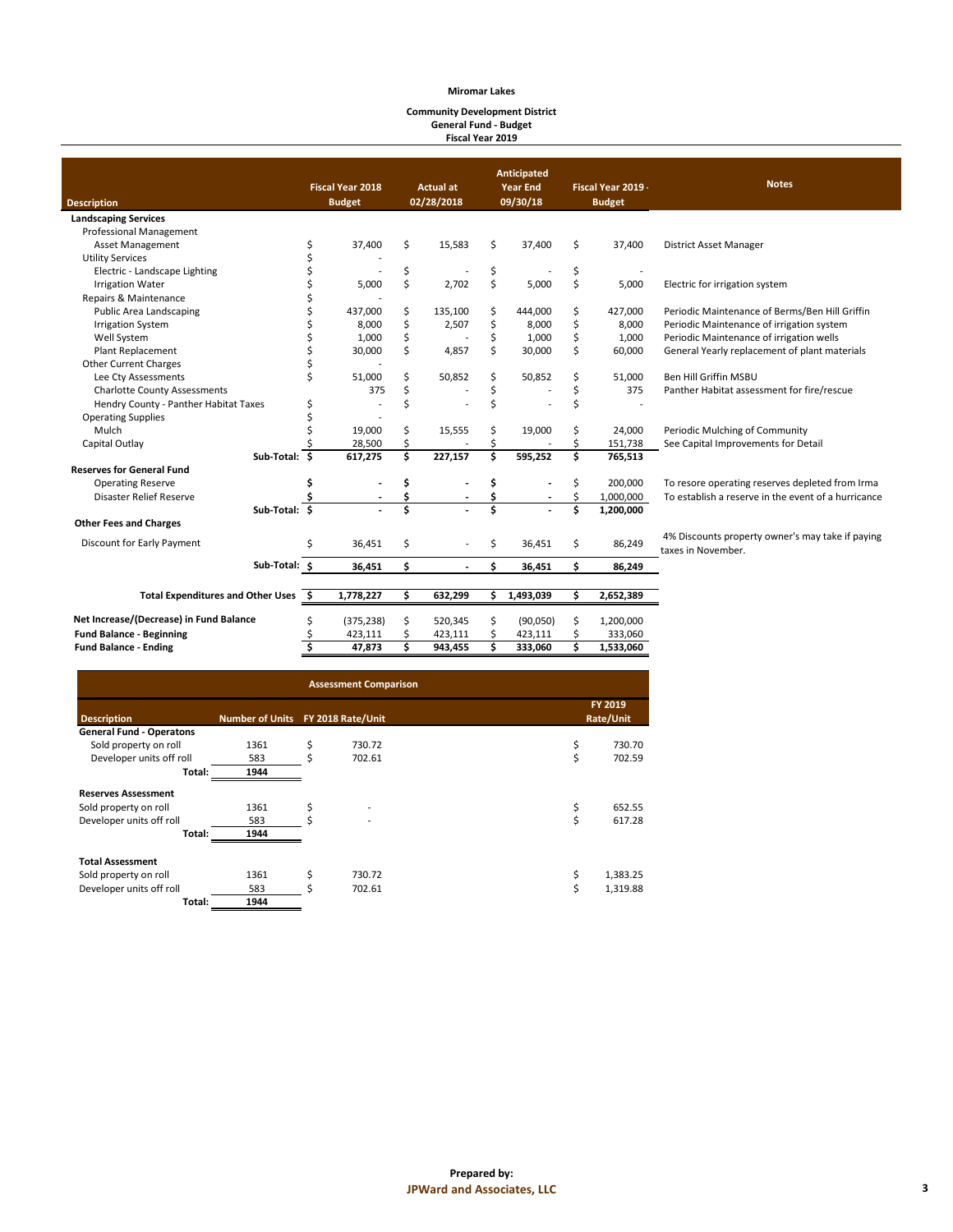#### **General Fund - Budget**

| Revenues and Other Sources                                                                                                                                             |              |
|------------------------------------------------------------------------------------------------------------------------------------------------------------------------|--------------|
| Cash Carryforward to Fund Hurrican Irma Cleanup                                                                                                                        | \$           |
| The amount of anticipated Fund Balance at September 30, 2009 is recommended to be utilized to fund                                                                     |              |
| the operating expenses of the District for the first three (3) months of the Fiscal Year, pending the receipt                                                          |              |
| of assessment collections, which generally begin in late December or early January, 2010.                                                                              |              |
| <b>Interest Income - General Account</b>                                                                                                                               | \$<br>300    |
| With the levy of Special Assessments - the District's operating account will earn interest on it's funds.                                                              |              |
| This amount reflect's the anticipated earnings.                                                                                                                        |              |
| <b>Appropriations</b>                                                                                                                                                  |              |
| Legislative                                                                                                                                                            |              |
| Board of Supervisor's Fees                                                                                                                                             | \$<br>12,918 |
| The Board's fees are statutorily set at \$200 for each meeting of the Board of Supervisor's not to exceed                                                              |              |
| \$4,800 for each Fiscal Year.                                                                                                                                          |              |
| <b>Executive</b>                                                                                                                                                       |              |
| <b>Professional Management</b>                                                                                                                                         | \$<br>40,000 |
| The District retains the services of a professional management company - JPWard and Associates, LLC -                                                                  |              |
| which specializes in Community Development Districts. The firm brings a wealth of knowledge and                                                                        |              |
| expertise to Miromar Lakes.<br><b>Financial and Administrative</b>                                                                                                     |              |
| <b>Audit Services</b>                                                                                                                                                  | \$<br>5,200  |
| Statutorily required for the District to undertake an independent examination of its books, records and                                                                |              |
| accounting procedures.                                                                                                                                                 |              |
| <b>Accounting Services</b>                                                                                                                                             | \$           |
| This line item is now included in the Professional Management Fees.                                                                                                    |              |
| Assessment Roll Preparation                                                                                                                                            | \$<br>18,000 |
| For the preparation by the Financial Advisor of the Assessment Rolls including transmittal to the Lee                                                                  |              |
| County Property Appraiser.                                                                                                                                             |              |
| Arbitrage Rebate Fees                                                                                                                                                  | \$<br>1,000  |
| For requied Federal Compliance - this fee is paid for an in-depth analysis of the District's earnings on all of                                                        |              |
| the funds in trust for the benefit of the Bondholder's to insure that the earnings rate does not exceed the                                                            |              |
| interest rate on the Bond's.<br><b>Other Contractual Services</b>                                                                                                      |              |
| Recording and Transcription                                                                                                                                            | \$           |
| <b>Legal Advertising</b>                                                                                                                                               | \$<br>1,200  |
| <b>Trustee Services</b>                                                                                                                                                | \$<br>7,900  |
| With the issuance of the District's Bonds, the District is required to maintain the accounts established for                                                           |              |
| the Bond Issue with a bank that holds trust powers in the State of Florida. The primary purpose of the                                                                 |              |
| trustee is to safeguard the assets of the Bondholder's, to insure the timely payment of the principal and                                                              |              |
| interest due on the Bonds, and to insure the investment of the funds in the trust are made pursuant to                                                                 |              |
| the requirments of the trust.                                                                                                                                          |              |
| <b>Dissemination Agent Services</b>                                                                                                                                    | \$           |
| With the issuance of the District's Bonds, the District is required to report on a periodic basis the same                                                             |              |
| information that is contained in the Official Statement that was issued for the Bonds. These requirements                                                              |              |
| are pursuant to requirements of the Securities and Exchange Commission and sent to national<br>repositories. This fee is included in Professional Management Services. |              |
|                                                                                                                                                                        |              |
| Property Appraiser & Tax Collector Fees                                                                                                                                | \$<br>2,400  |
| The Tax Collector charges \$1.42 per parcel and the Property Appraiser charges \$1.00 per parcel.                                                                      |              |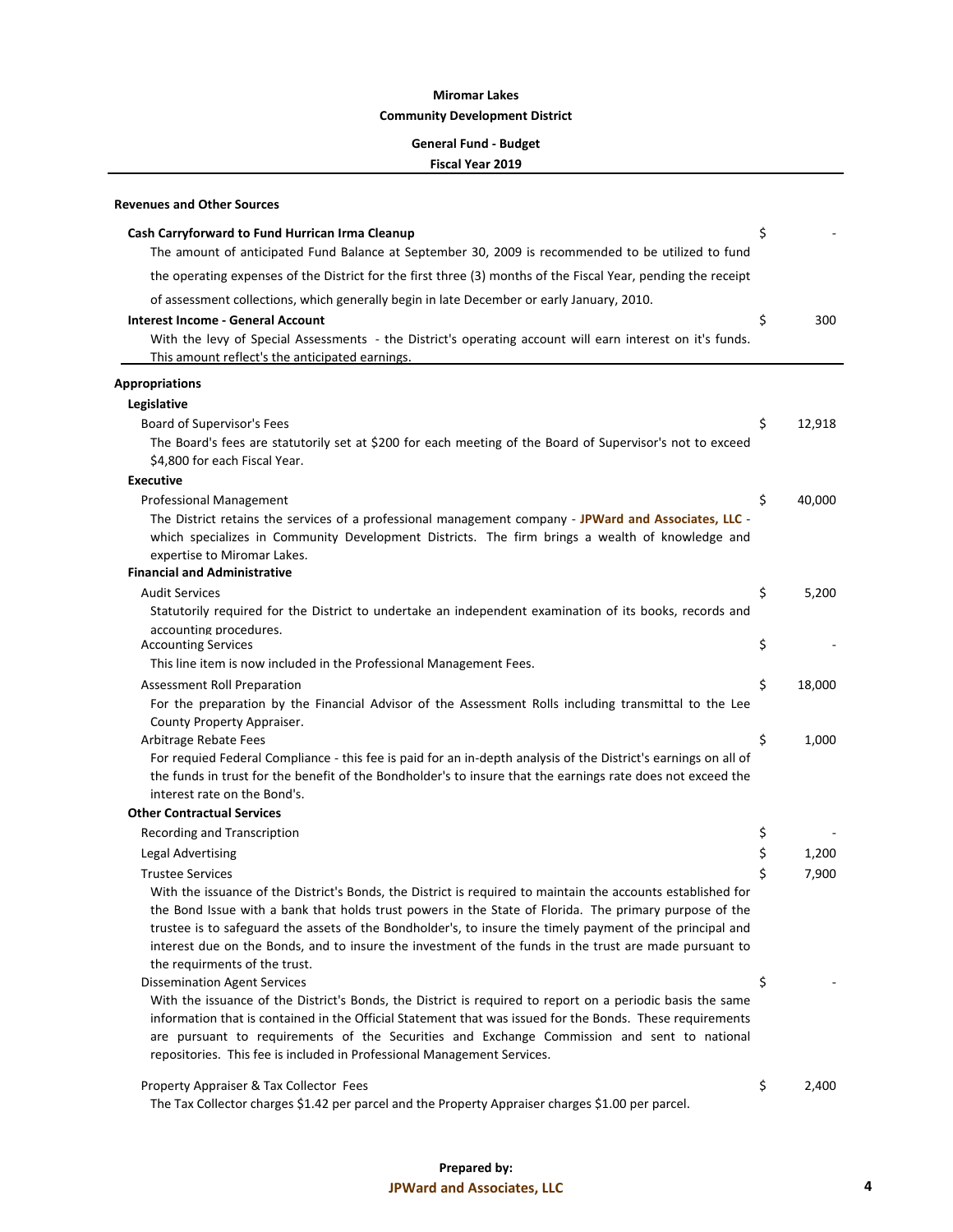#### **General Fund - Budget**

#### **Fiscal Year 2019**

| <b>Bank Service Fees</b>                                                                                                                                                                                                                                                                                                                         | \$<br>550    |
|--------------------------------------------------------------------------------------------------------------------------------------------------------------------------------------------------------------------------------------------------------------------------------------------------------------------------------------------------|--------------|
| <b>Travel and Per Diem</b>                                                                                                                                                                                                                                                                                                                       | \$           |
| <b>Communications and Freight Services</b>                                                                                                                                                                                                                                                                                                       |              |
| Telephone                                                                                                                                                                                                                                                                                                                                        | \$           |
| Postage, Freight & Messenger                                                                                                                                                                                                                                                                                                                     | \$<br>400    |
| Insurance                                                                                                                                                                                                                                                                                                                                        | \$<br>5,800  |
| <b>Printing and Binding</b>                                                                                                                                                                                                                                                                                                                      | \$<br>1,200  |
| <b>Other Current Charges</b>                                                                                                                                                                                                                                                                                                                     |              |
| Website Maintenance                                                                                                                                                                                                                                                                                                                              | \$<br>1,000  |
| <b>Office Supplies</b>                                                                                                                                                                                                                                                                                                                           | \$           |
|                                                                                                                                                                                                                                                                                                                                                  | \$<br>175    |
| <b>Subscriptions and Memberships</b>                                                                                                                                                                                                                                                                                                             |              |
| <b>Legal Services</b>                                                                                                                                                                                                                                                                                                                            | \$           |
| <b>General Counsel</b><br>The District's general counsel provides on-going legal representation relating to issues such as public<br>finance, public bidding, rulemaking, open meetings, public records, real property dedications, conveyances<br>and contracts. In this capacity, they provide services as "local government lawyers".         | 30,000       |
| <b>Center Place</b>                                                                                                                                                                                                                                                                                                                              |              |
| General Counsel - Center Place                                                                                                                                                                                                                                                                                                                   | \$           |
| Special Counsel - Center Place                                                                                                                                                                                                                                                                                                                   | \$<br>30,000 |
| The District has a settlement agreement with the developer's of Center Place, and, as such, this item is for<br>the continuing discussions regarding the operations of the water management systems that will directly<br>affect the operations of the District's system, along with any discussions with regulatory agencies.                   |              |
| <b>Other General Government Services</b>                                                                                                                                                                                                                                                                                                         |              |
| <b>Engineering Services</b>                                                                                                                                                                                                                                                                                                                      |              |
| General Fund                                                                                                                                                                                                                                                                                                                                     | \$<br>15,000 |
| The District's engineering firm provides a broad array of engineering, consulting and construction services,<br>which assists the District in crafting solutions with sustainability for the long term interests of the<br>Community while recognizing the needs of government, the environment and maintenance of the<br>District's facilities. |              |
| <b>NPDES</b>                                                                                                                                                                                                                                                                                                                                     | \$<br>250    |
| The District's has retained a qualified engineering company to provide on-going requirements of both the<br>Federal Government and Lee County relative to the National Pollution Discharge Elimination System<br>(NPDES).                                                                                                                        |              |
| <b>Center Place Experts</b>                                                                                                                                                                                                                                                                                                                      | \$           |
| This line item is not required for FY 2017.                                                                                                                                                                                                                                                                                                      |              |
| <b>Asset Administrative Services</b>                                                                                                                                                                                                                                                                                                             | \$<br>10,000 |
| The District has retained a qualified asset manangement firm to manage the District's assets.                                                                                                                                                                                                                                                    |              |
| Contingencies                                                                                                                                                                                                                                                                                                                                    | \$           |
| <b>Stormwater Management Services</b>                                                                                                                                                                                                                                                                                                            |              |
| <b>Professional Services</b>                                                                                                                                                                                                                                                                                                                     |              |
| <b>Asset Management</b><br>Coordination of all necessary programs and services for the Stormwater Management System during<br>the year, as well as contract administration of vendor contracts, assistance in compliance with                                                                                                                    | \$<br>27,800 |
| operating permits.<br><b>Mitigation Monitoring</b>                                                                                                                                                                                                                                                                                               | \$<br>500    |
|                                                                                                                                                                                                                                                                                                                                                  |              |

Utility Services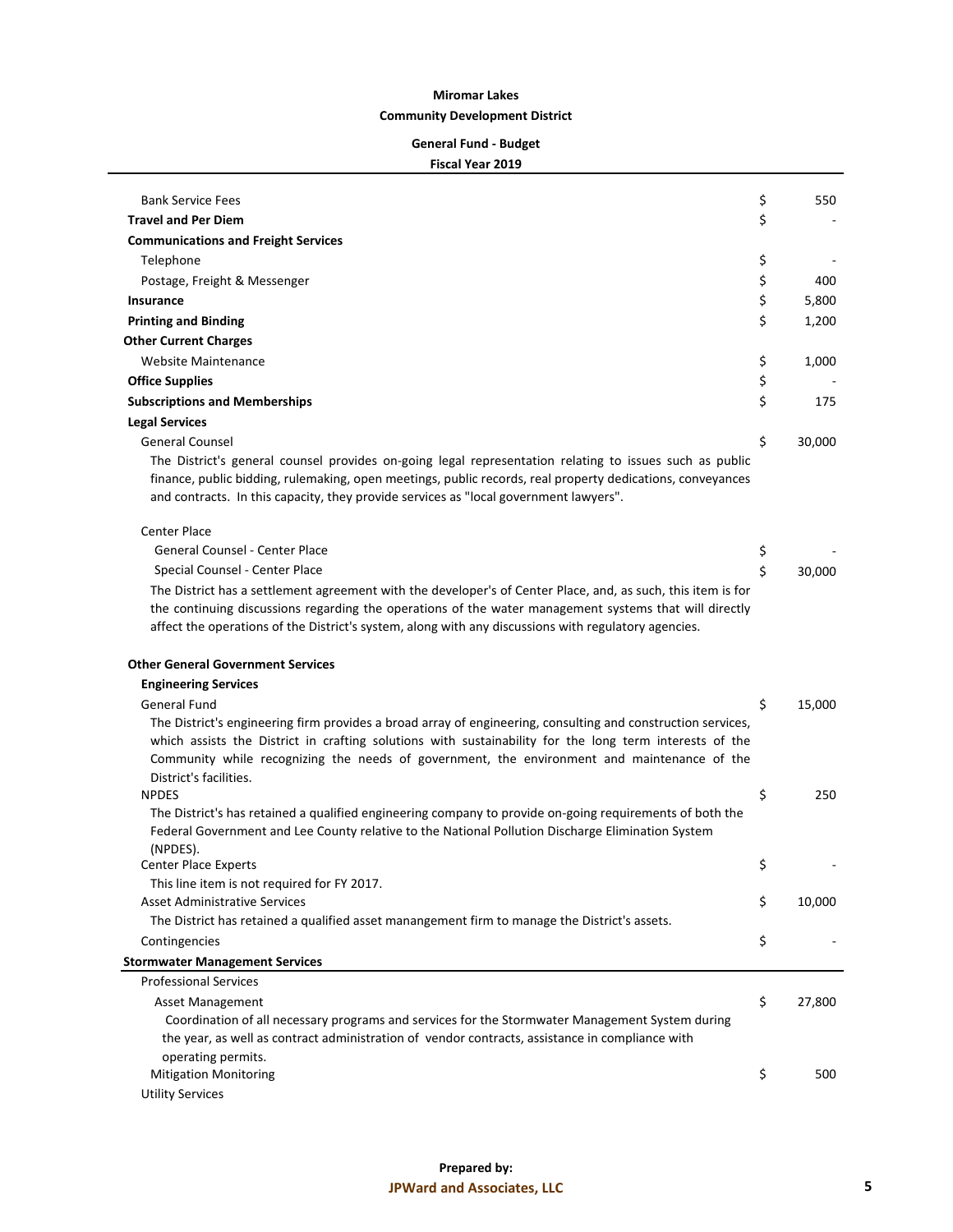#### **General Fund - Budget**

|                                 | Electric - Aeration System                                                                            |        |          |                                                                                                          | \$             | 4,400    |
|---------------------------------|-------------------------------------------------------------------------------------------------------|--------|----------|----------------------------------------------------------------------------------------------------------|----------------|----------|
| Repairs & Maintenance           |                                                                                                       |        |          |                                                                                                          |                |          |
| Lake System                     |                                                                                                       |        |          |                                                                                                          |                |          |
|                                 | <b>Aquatic Weed Control</b>                                                                           |        |          |                                                                                                          |                | \$56,500 |
|                                 | The District retains the services of a qualified contractor to maintain the District's lake system to |        |          |                                                                                                          |                |          |
|                                 | control unwanted vegetation in the system which restrict the flow of water and become unsightly.      |        |          |                                                                                                          |                |          |
|                                 |                                                                                                       |        |          |                                                                                                          |                |          |
|                                 | <b>Description</b>                                                                                    |        | Amount   |                                                                                                          |                |          |
|                                 | <b>Current Contract</b>                                                                               |        | \$56,500 |                                                                                                          |                |          |
|                                 | Contingency                                                                                           |        | \$0      |                                                                                                          |                |          |
|                                 |                                                                                                       | Total: | \$56,500 |                                                                                                          |                |          |
|                                 | Lake Bank Maintenance                                                                                 |        |          |                                                                                                          |                | \$3,000  |
|                                 |                                                                                                       |        |          | For the yearly removal of dead vegation around the peremiter of the District's water management          |                |          |
| system.                         |                                                                                                       |        |          |                                                                                                          |                |          |
|                                 | <b>Description</b>                                                                                    |        | Amount   |                                                                                                          |                |          |
|                                 | Maintenance - Lake Banks                                                                              |        | \$3,000  |                                                                                                          |                |          |
|                                 | Contingency                                                                                           |        | \$0      |                                                                                                          |                |          |
|                                 |                                                                                                       | Total: | \$3,000  |                                                                                                          |                |          |
|                                 | <b>Water Quality Testing</b>                                                                          |        |          |                                                                                                          | \$             | 13,840   |
|                                 | Quarterly testing and analyses of the water management system                                         |        |          |                                                                                                          |                |          |
| <b>Water Control Structures</b> |                                                                                                       |        |          |                                                                                                          |                | \$10,000 |
|                                 | <b>Description</b>                                                                                    |        | Amount   |                                                                                                          |                |          |
|                                 | Inspection                                                                                            |        | \$2,000  |                                                                                                          |                |          |
|                                 | <b>Yearly Cleaning</b>                                                                                |        | \$8,000  |                                                                                                          |                |          |
|                                 |                                                                                                       | Total: | \$10,000 |                                                                                                          |                |          |
| <b>Grass Carp Installation</b>  |                                                                                                       |        |          |                                                                                                          | \$             |          |
| <b>Litoral Shelf Planting</b>   |                                                                                                       |        |          |                                                                                                          | \$             |          |
| <b>Aeration System</b>          |                                                                                                       |        |          |                                                                                                          | \$             | 2,000    |
| <b>Wetland System</b>           |                                                                                                       |        |          |                                                                                                          |                |          |
|                                 | <b>Routine Maintenance</b>                                                                            |        |          |                                                                                                          |                | \$42,100 |
|                                 |                                                                                                       |        |          | The District retains the services of a qualified contractor to maintain the District's wetland system to |                |          |
|                                 | control unwanted vegetation in the system which restrict the flow of water and become unsightly.      |        |          |                                                                                                          |                |          |
|                                 |                                                                                                       |        |          |                                                                                                          |                |          |
|                                 | <b>Description</b>                                                                                    |        | Amount   |                                                                                                          |                |          |
|                                 | <b>Current Contract</b>                                                                               |        | \$37,600 |                                                                                                          |                |          |
|                                 | Contract - Reporting                                                                                  |        | \$2,000  |                                                                                                          |                |          |
|                                 | Retention Area 2                                                                                      |        | \$2,500  |                                                                                                          |                |          |
|                                 | Contingency                                                                                           |        | \$0      |                                                                                                          |                |          |
|                                 |                                                                                                       | Total: | \$42,100 |                                                                                                          |                |          |
|                                 | <b>Water Quality Testing</b>                                                                          |        |          |                                                                                                          | \$             |          |
| Capital Outlay                  |                                                                                                       |        |          |                                                                                                          |                |          |
|                                 | In Fiscal Year 2016 the District prepared an overall capital improvement plan for the restoration of  |        |          |                                                                                                          |                |          |
|                                 | portions of the District's water management system throughout the community.                          |        |          |                                                                                                          |                |          |
|                                 | <b>Aeration Systems</b>                                                                               |        |          |                                                                                                          | \$             | 10,800   |
|                                 | Littoral Shelf Replanting/Barrier                                                                     |        |          |                                                                                                          | \$<br>\$<br>\$ | 6,000    |
|                                 | Lake Bank Restorations                                                                                |        |          |                                                                                                          |                |          |
|                                 | <b>Turbidity Screens</b>                                                                              |        |          |                                                                                                          |                | 13,800   |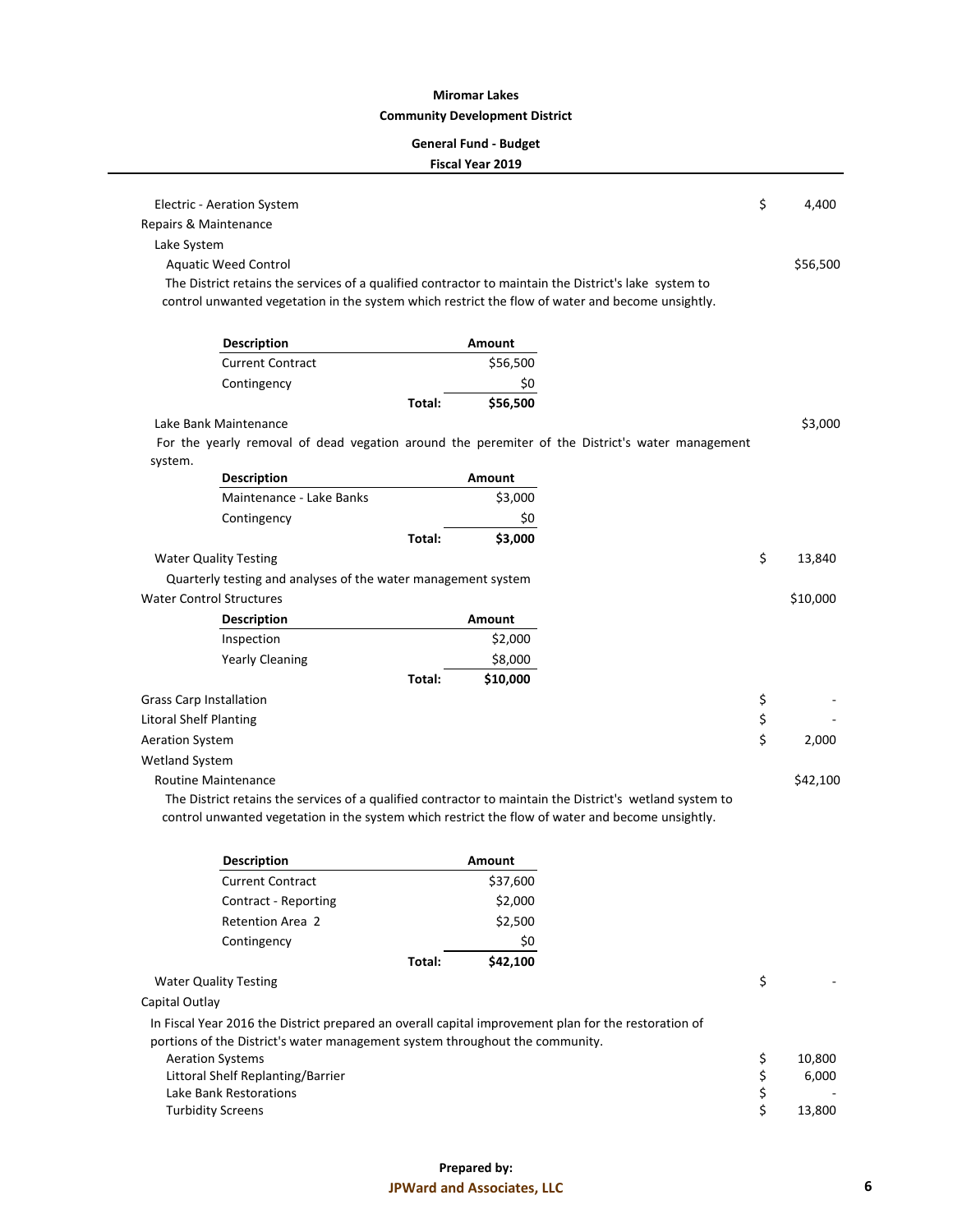#### **General Fund - Budget**

#### **Fiscal Year 2019**

| <b>Erosion Restoration</b>                                                                                    | \$       | 223,894   |
|---------------------------------------------------------------------------------------------------------------|----------|-----------|
| Contingencies                                                                                                 | \$       | 3,000     |
| <b>Landscaping Services</b>                                                                                   |          |           |
| Professional Management                                                                                       |          |           |
| Asset Management                                                                                              | \$       | 37,400    |
| Coordination of all necessary programs and services for the Landscape System during the year, as              |          |           |
| well as contract administration of vendor contracts.                                                          |          |           |
| <b>Utility Services</b>                                                                                       |          |           |
| Electric - Landscape Lighting                                                                                 | \$       |           |
| <b>Irrigation Water</b>                                                                                       | \$       | 5,000     |
| Repairs & Maintenance                                                                                         |          |           |
| Public Area Landscaping                                                                                       |          | \$427,000 |
| The District maintains the landscaped buffer berm along I-75, the Ben Hill Griffin Parkway berm and           |          |           |
| median at the main entrance, along with other outer community perimeter berms.                                |          |           |
| <b>Description</b><br>Amount                                                                                  |          |           |
| <b>Current Contract</b><br>\$427,000                                                                          |          |           |
| Contingency<br>S0                                                                                             |          |           |
| \$427,000<br>Total:                                                                                           |          |           |
| <b>Irrigation System</b>                                                                                      | \$       | 8,000     |
| <b>Description</b><br>Amount                                                                                  |          |           |
| Irrigation pumps schedule maint.<br>\$<br>8,000                                                               |          |           |
| Total: $\overline{\phantom{a}}$<br>8,000                                                                      |          |           |
| Well System                                                                                                   | \$<br>\$ | 1,000     |
| Plant Replacement                                                                                             |          | 60,000    |
| For the miscellaneous replacement throughout the year of plant material<br><b>Other Current Charges</b>       |          |           |
| Lee Cty Assessments                                                                                           | \$       | 51,000    |
| The District is responsible for it's proportionate share of the landscaping operation and maintenance         |          |           |
| costs along the Ben Hill Griffin Roadway corridor's, which is levied as a special assessment by Lee County    |          |           |
| through the University Overlay MSTBU.                                                                         |          |           |
| Hendry County - Panther Habitat Taxes                                                                         | \$       | 375       |
| <b>Operating Supplies</b>                                                                                     |          |           |
| Mulch                                                                                                         | \$       | 24,000    |
| The District will periodically add to the existing mulch that is in the landscaping contract during the year. |          |           |
| Capital Outlay                                                                                                | \$       | 151,738   |
| <b>Reserves for General Fund</b>                                                                              |          |           |
| <b>Operating Reserve</b>                                                                                      | \$       | 200,000   |
| Disaster Relief Reserve                                                                                       | Ś        | 1,000,000 |
| <b>Other Fees and Charges</b>                                                                                 |          |           |
| Discount for Early Payment                                                                                    | \$       | 86,249    |
| 4% Discount permitted by Law for early payment                                                                |          |           |

**Total Appropirations: \$ 2,652,389**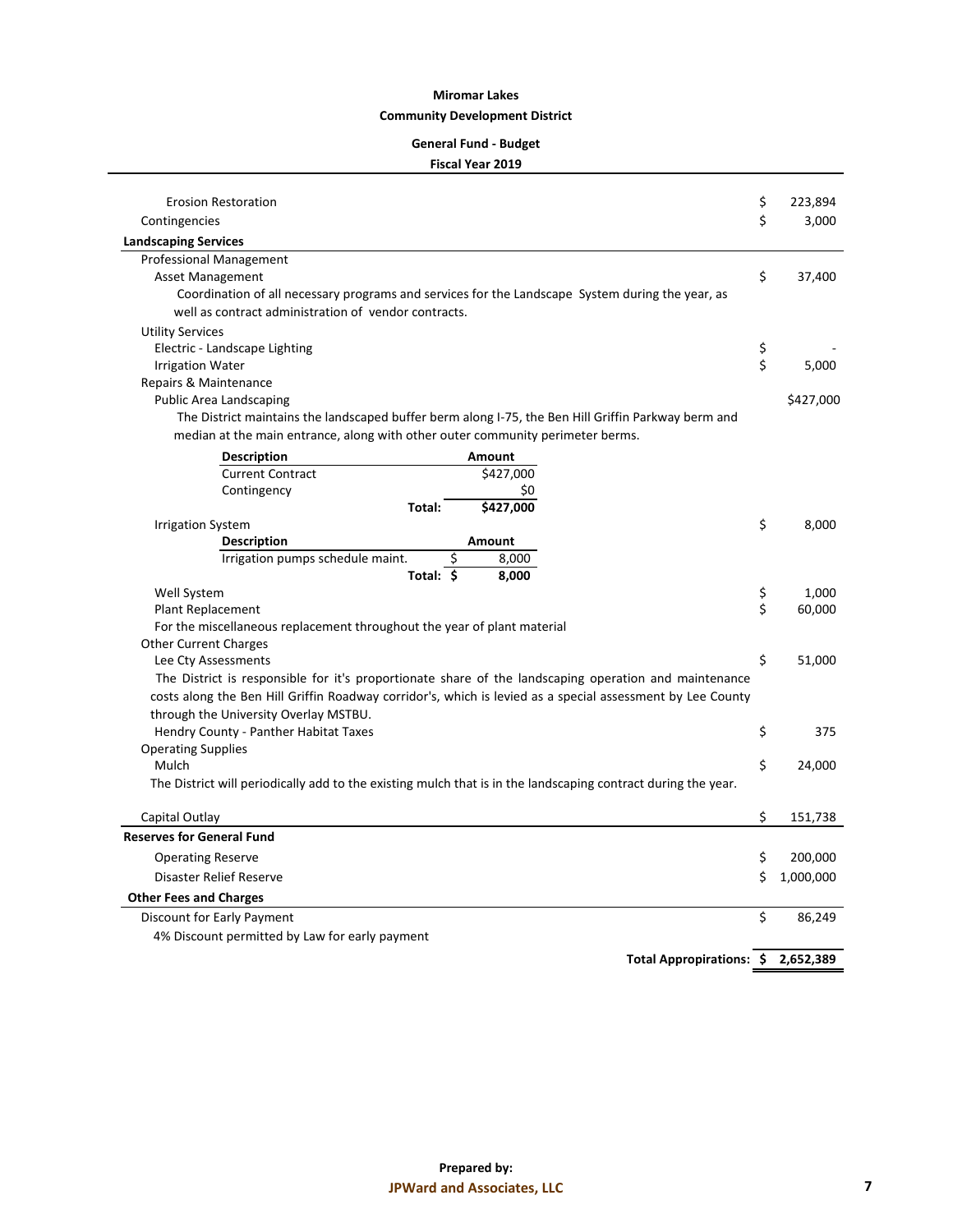#### **General Fund - Budget Fiscal Year 2019**

#### **Capital Improvement Plan - Fiscal Year 2019 through FY 2024**

| <b>Description of Capital Items</b>                                                          |          | 2019        |          | 2020                     |          | 2021        |          | 2022                |     | 2023                  |    | 2024                  |    | 2025 (and<br>beyond) |
|----------------------------------------------------------------------------------------------|----------|-------------|----------|--------------------------|----------|-------------|----------|---------------------|-----|-----------------------|----|-----------------------|----|----------------------|
| <b>Irrigation System</b>                                                                     |          |             |          |                          |          |             |          |                     |     |                       |    |                       |    |                      |
| Irrigation Pump Replacement                                                                  | S        | 13,500      | \$       |                          | \$       |             |          |                     |     |                       |    |                       |    |                      |
| Total Irrigation System: \$                                                                  |          | 13,500      | \$       |                          | Ś        |             | Ś        |                     | Ś   |                       | Ś  |                       | Ś  |                      |
| Lake System                                                                                  |          |             |          |                          |          |             |          |                     |     |                       |    |                       |    |                      |
| <b>Improvements for Water Quality</b>                                                        |          |             |          |                          |          |             |          |                     |     |                       |    |                       |    |                      |
| <b>Turbity Screen</b>                                                                        | \$       | 13,800      | -\$      |                          | \$       |             | \$       |                     | \$  |                       | \$ |                       | \$ |                      |
| Littoral Shelf - Re-Plantings                                                                | \$       | 6,000       | -\$      | 6,000                    | \$       | 6,000       | \$       | 2,000               | \$  | 2,000                 | \$ | 2,000                 | \$ |                      |
| Littoral Shelf - Barrier Installation                                                        |          |             | \$       |                          | \$       |             | \$       |                     | \$  |                       | \$ |                       | \$ |                      |
| Sub-Total \$                                                                                 |          | 19,800      | \$       | 6,000                    | \$       | 6,000       | \$       | 2,000               | \$  | 2,000                 | \$ | 2,000                 | \$ |                      |
| <b>Aeration System</b>                                                                       |          |             | \$       |                          | \$       |             | \$       |                     | \$  |                       | \$ |                       | \$ |                      |
| Lake 6E and 6G - Tubing replacements/weights<br>Lake 2A - Compressor and diffusers           | \$<br>\$ |             | \$       |                          | \$       |             | \$       |                     | \$  | 14,000                | \$ |                       | \$ |                      |
| Lake 1A, 6B, and 6D - Tubing replacements/weights                                            | \$       | 10,800      | \$       |                          | \$       |             | Ś        |                     | Ś   |                       | Ś  |                       | Ś  |                      |
| Lake 1B - Tubing replacements/weights                                                        |          | ä,          | \$       | 11,750                   |          |             |          |                     |     |                       |    |                       |    |                      |
| Lake Areator Replacement                                                                     |          |             | \$       |                          | S        | 16,000      | \$       | 16,000              | \$  |                       | Ş  |                       | \$ |                      |
| Sub-Total: \$                                                                                |          | 10,800      | \$       | 11,750                   | \$       | 16,000      | \$       | 16,000              | \$  | 14,000                | \$ |                       | \$ |                      |
| <b>Erosion Restoration</b>                                                                   |          |             |          |                          |          |             |          |                     |     |                       |    |                       |    |                      |
| Subdivision Bank Erosion                                                                     | \$       |             | \$       |                          | \$       |             | \$       | 120,000             | \$  | 120,000               | \$ |                       | \$ |                      |
| Siena                                                                                        | \$       |             | Ś        |                          | \$       |             | \$       |                     | \$  |                       | \$ |                       | \$ |                      |
| Verona Lago                                                                                  | \$       |             | Ś        |                          | \$       |             | \$       |                     | \$  |                       | \$ |                       | \$ |                      |
| Valencia                                                                                     | \$       |             | Ś        |                          | Ś        |             | Ś        |                     | Ś   |                       | Ś  |                       | Ś  |                      |
| Portofino                                                                                    | \$       | 41,741      | \$       |                          | Ś        |             | Ś        |                     | Ś   |                       | \$ |                       | \$ |                      |
| Montebello                                                                                   | \$       |             | Ś        |                          | Ś        |             |          |                     |     |                       | Ś  |                       | Ś  |                      |
| Costa Amalfi                                                                                 | Ś        |             | \$       |                          | \$       |             |          |                     | Ś   |                       | Ś  |                       | \$ |                      |
| Tivoli                                                                                       |          |             | \$       | 178,820                  | Ś        |             |          |                     | \$  |                       | Ś  |                       | Ś  |                      |
| Montebello                                                                                   | \$       | 100.415     | \$       |                          | Ś        |             |          |                     | Ś   |                       | Ś  |                       | Ś  |                      |
| Bellamara                                                                                    | \$       | 59,550      | \$       |                          | Ś        |             |          |                     |     |                       | Ś  |                       |    |                      |
| Sorrento                                                                                     |          |             |          |                          | \$       |             | Ś        |                     | Ś   |                       | Ś  |                       | Ś  |                      |
| San Marino                                                                                   | \$       |             | Ś        |                          | \$       | 156,552     |          |                     |     |                       |    |                       |    |                      |
| Porta Romano                                                                                 | \$       |             | \$       |                          | \$       | 105,226     |          |                     |     |                       |    |                       |    |                      |
| St. Moritz                                                                                   | Ś        |             |          | 75,370                   | \$       |             | \$       |                     | \$  |                       | \$ |                       | \$ |                      |
| Golf Course                                                                                  |          |             |          |                          | Ś        |             | \$       | 36,360              | \$  |                       | Ś  |                       | \$ |                      |
| Contingencies/CEI Services                                                                   |          | 22,188      | \$       | 27,961                   | \$       | 28,796      | \$       | 13,200              | \$  | 13,200                | \$ |                       | \$ |                      |
| Sub-Total: \$ 223,894                                                                        |          |             | \$       | 282,151                  | \$       | 290,574     | \$       | 169,560             | \$. | 133,200               | \$ |                       | \$ |                      |
| Total: Stormwater Management System \$ 254,494                                               |          |             | \$       | 299,901                  | \$       | 312,574     | \$       | 187,560             |     | \$149,200             | \$ | 2,000                 | \$ |                      |
| <b>Landscaping System</b>                                                                    |          |             |          |                          |          |             |          |                     |     |                       |    |                       |    |                      |
| St. Moritz/Tivoli (Private side of Berm)                                                     | \$       |             | \$       |                          | \$       |             | \$       |                     | \$  |                       | \$ |                       |    |                      |
| Sienna                                                                                       | \$       | 31,350      | \$       |                          | \$       |             | \$       |                     | \$  |                       | \$ |                       |    |                      |
| Valencia                                                                                     | Ś        | 34,320      | \$       |                          | \$       |             |          |                     | Ś   |                       | Ś  |                       |    |                      |
| Verona Lago (West Street berm & Retention area                                               |          |             |          |                          |          |             |          |                     |     |                       |    |                       |    |                      |
| screening)                                                                                   | \$       | 30,350      | \$       |                          | \$       |             |          |                     |     |                       | Ś  |                       |    |                      |
| Parkway Golf Cart Bridge (Both sides on all four                                             |          |             |          |                          |          |             |          |                     |     |                       |    |                       |    |                      |
| quadrants)                                                                                   | \$       |             | S        | 27,500                   | - \$     |             | \$       |                     | \$  |                       | \$ |                       |    |                      |
| Parkway Golf Cart Bridge (median planting around                                             |          |             |          |                          |          |             |          |                     |     |                       |    |                       |    |                      |
| guardrail) & Ben Hill Griffin Parkway Median)                                                | \$       |             | \$       |                          |          | 59,180 \$   |          |                     | \$  |                       | \$ |                       |    |                      |
| Ben Hill Griffin Pkwy (Berms south of main entrance) -                                       |          |             |          |                          |          |             |          |                     |     |                       |    |                       |    |                      |
|                                                                                              |          |             |          |                          |          |             |          |                     |     |                       |    |                       |    |                      |
| not including Porto Romano &<br>Ben Hill Griffin Pkwy (Berms north of main entrance)         | \$<br>\$ | 11,198      | S<br>-\$ |                          | \$<br>\$ |             | \$<br>\$ | 47,060              | \$  | \$157,589\$<br>39,291 |    | \$196,880             |    |                      |
| San Marino (West berm)                                                                       | \$       |             | \$       | $\overline{\phantom{a}}$ | \$       |             | \$       |                     | \$  |                       | \$ |                       | \$ | 96,000               |
| Lake 5 (South berm)                                                                          | \$       |             | \$       |                          | \$       |             | \$       |                     | \$  |                       | \$ |                       | \$ | 191,650              |
| I-75 (300 LF - 11,098 feet)                                                                  |          |             |          |                          |          |             |          |                     | \$  |                       | \$ |                       | \$ | 60,000               |
| I-75 Landscape Restoration from Hurricane Irma                                               | \$       | 18,000      | - \$     | $24,000$ \$              |          | 14,000      | \$       | 24,000              | \$  |                       |    |                       |    |                      |
| I-75 Sign Feature Planting (each one)                                                        | \$       |             | \$       |                          | \$       |             | \$       |                     | \$  |                       | \$ | 24,000                | \$ | 24,000               |
| Contingencies/CEI Services (Landscape Architect to visit                                     |          |             |          |                          |          |             |          |                     |     |                       |    |                       |    |                      |
| Community once per month \$10,800.00 per year &                                              |          |             |          |                          |          |             |          |                     |     |                       |    |                       |    |                      |
| planting design at 8% of estimated planting value)                                           | \$       | $26,520$ \$ |          | $21,520$ \$              |          | $23,120$ \$ |          | $27,920$ \$         |     | $27,910 \quad $$      |    | 30,971 \$             |    | 37,500               |
| Total: Landscaping System: \$ 151,738                                                        |          |             | \$       | 73,020                   | \$       | 96,300      | \$       | 98,980              |     | \$224,790             |    | \$251,851             |    | \$409,150            |
| Total Capital Improvements: \$ 419,732 \$                                                    |          |             |          | 372,921 \$               |          | 408,874     | \$       | 286,540             |     | \$373,990             |    | \$253,851             |    | \$409,150            |
|                                                                                              |          |             |          |                          |          |             |          |                     |     |                       |    |                       |    |                      |
| Estimated Cost Per Residential Unit: $\frac{2}{3}$ 224.55 $\frac{2}{3}$ 199.51 $\frac{2}{3}$ |          |             |          |                          |          | $218.74$ \$ |          | $153.29\frac{1}{2}$ |     |                       |    | $200.08$ \$ 135.81 \$ |    | 218.89               |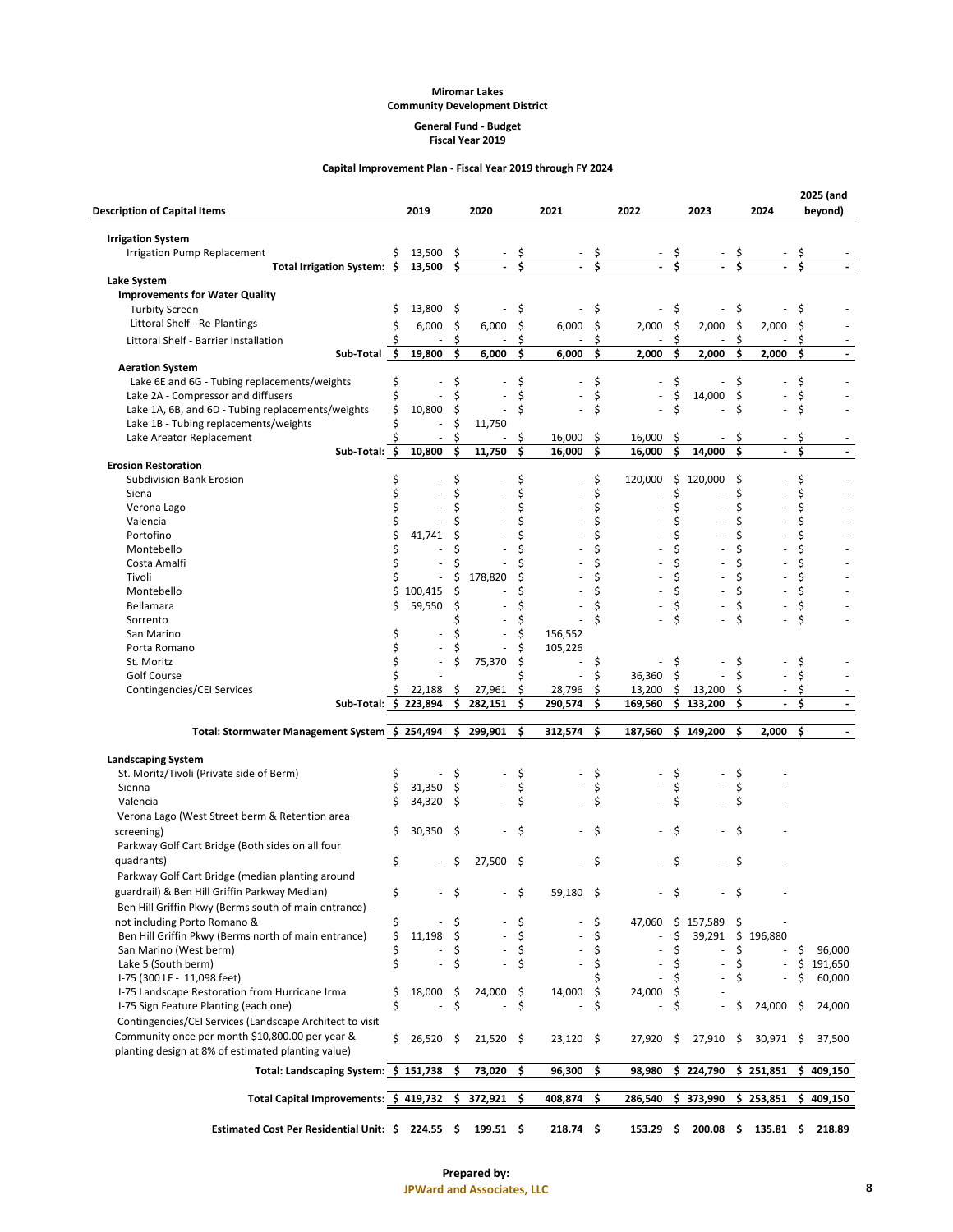## **Community Development District**

## **Debt Service Fund - Series 2012 Bonds (Refinanced 2000A Bonds) - Budget**

|                                                   | <b>Fiscal Year 2018</b> |               | Actual at       |    | <b>Anticipated Year</b><br>End 09/30/18 | <b>Fiscal Year 2019</b> |
|---------------------------------------------------|-------------------------|---------------|-----------------|----|-----------------------------------------|-------------------------|
| <b>Description</b>                                |                         | <b>Budget</b> | 03/31/2018      |    |                                         | <b>Budget</b>           |
| <b>Revenues and Other Sources</b>                 |                         |               |                 |    |                                         |                         |
| Carryforward                                      | \$                      |               | \$              | \$ |                                         | \$                      |
| <b>Interest Income</b>                            |                         |               |                 |    |                                         |                         |
| Revenue Account                                   | \$                      | 30            | \$<br>2,144     | \$ | 3,000                                   | \$<br>3,000             |
| Reserve Account                                   | \$                      | 40,000        | \$<br>(1,647)   | \$ | 5,000                                   | \$<br>15,000            |
| <b>Interest Account</b>                           |                         |               | \$              |    |                                         |                         |
| <b>Special Assessment Revenue</b>                 |                         |               |                 |    |                                         |                         |
| Special Assessment - On-Roll                      | \$                      | 835,283       | \$<br>829,241   | \$ | 835,283                                 | \$<br>981,198           |
| Special Assessment - Off-Roll                     | \$                      | 160,379       | \$              | \$ | 160,379                                 | \$                      |
| Special Assessment - Prepayment                   | \$                      |               | \$              | \$ |                                         | \$                      |
| <b>Operating Transfers In.</b>                    |                         |               |                 |    |                                         |                         |
| Transfer from Series 2000 (Excess)                | \$,                     |               | \$              | \$ |                                         | \$                      |
| <b>Total Revenue &amp; Other Sources</b>          | $\ddot{\bm{\zeta}}$     | 1,035,692     | \$<br>829,738   | \$ | 1,003,662                               | \$<br>999,198           |
| <b>Expenditures and Other Uses</b>                |                         |               |                 |    |                                         |                         |
| <b>Debt Service</b>                               |                         |               |                 |    |                                         |                         |
| <b>Principal Debt Service - Mandatory</b>         |                         |               |                 |    |                                         |                         |
| Series A Bonds                                    | \$                      | 465,000       | \$              | \$ | 465,000                                 | \$<br>490,000           |
| <b>Principal Debt Service - Early Redemptions</b> |                         |               |                 |    |                                         |                         |
| Series A Bonds                                    | \$                      |               | \$              | \$ | 130,000                                 | \$                      |
| <b>Interest Expense</b>                           |                         |               |                 |    |                                         |                         |
| Series A Bonds                                    | \$                      | 537,281       | \$<br>268,641   | \$ | 537,281                                 | \$<br>469,950           |
| <b>Other Fees and Charges</b>                     |                         |               |                 |    |                                         |                         |
| Discounts for Early Payment                       | \$                      | 33,411        | \$              | \$ | 33,411                                  | \$<br>39,248            |
| <b>Total Expenditures and Other Uses</b>          | $\dot{\mathsf{s}}$      | 1,035,692     | \$<br>268,641   | Ś  | 1,165,692                               | \$<br>999,198           |
| Net Increase/(Decrease) in Fund Balance           | \$                      | (0)           | \$<br>561,098   | \$ | (162,030)                               | \$                      |
|                                                   |                         |               |                 |    |                                         |                         |
| <b>Fund Balance - Beginning</b>                   | \$<br>\$                | 794,981       | \$<br>794,981   | \$ | 794,981                                 | \$<br>794,981           |
| <b>Fund Balance - Ending</b>                      |                         | 866,068       | \$<br>1,356,079 | \$ | 632,951                                 | \$<br>794,981           |
| <b>Restricted Fund Balance:</b>                   |                         |               |                 |    |                                         |                         |
| Reserve Account Requirement                       |                         |               |                 | \$ | 381,188                                 |                         |
| Restricted for November 1, 2019 Interest Payment  |                         |               |                 |    | 223,031                                 |                         |
| <b>Total - Restricted Fund Balance:</b>           |                         |               |                 | \$ | 604,219                                 |                         |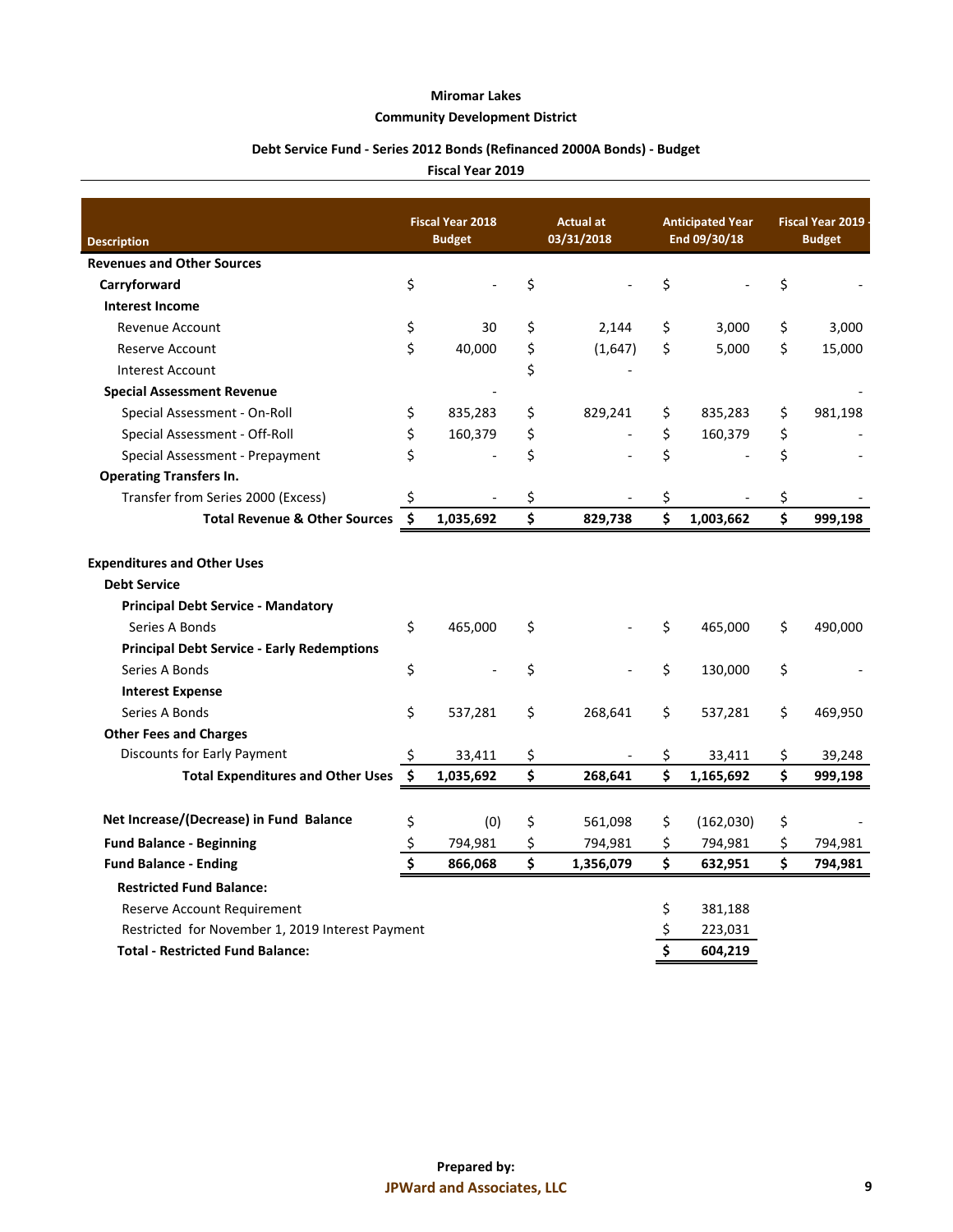#### **Community Development District**

## **Debt Service Fund - Series 2012 Bonds (Refinanced 2000A Bonds) - Budget**

| <b>Description</b>                  | <b>Prepayments</b> | Principal | <b>Coupon Rate</b> | <b>Interest</b>  | <b>Fiscal Year Annual</b><br><b>Debt Service</b> |  |  |  |  |  |
|-------------------------------------|--------------------|-----------|--------------------|------------------|--------------------------------------------------|--|--|--|--|--|
| Principal Balance - October 1, 2018 | \$                 | 9,640,000 | 4.875%             |                  |                                                  |  |  |  |  |  |
| 11/1/2018                           |                    |           |                    | \$<br>234,975.00 |                                                  |  |  |  |  |  |
| 5/1/2019                            | \$                 | 490,000   | 4.875%             | \$<br>234,975.00 | \$<br>959,950.00                                 |  |  |  |  |  |
| 11/1/2019                           |                    |           |                    | \$<br>223,031.25 |                                                  |  |  |  |  |  |
| 5/1/2020                            | \$                 | 510,000   | 4.875%             | \$<br>223,031.25 | \$<br>956,062.50                                 |  |  |  |  |  |
| 11/1/2020                           |                    |           |                    | \$<br>210,600.00 |                                                  |  |  |  |  |  |
| 5/1/2021                            | \$                 | 540,000   | 4.875%             | \$<br>210,600.00 | \$<br>961,200.00                                 |  |  |  |  |  |
| 11/1/2021                           |                    |           |                    | \$<br>197,437.50 |                                                  |  |  |  |  |  |
| 5/1/2022                            | \$                 | 565,000   | 4.875%             | \$<br>197,437.50 | \$<br>959,875.00                                 |  |  |  |  |  |
| 11/1/2022                           |                    |           |                    | \$<br>183,665.63 |                                                  |  |  |  |  |  |
| 5/1/2023                            | \$                 | 595,000   | 5.375%             | \$<br>183,665.63 | \$<br>962,331.25                                 |  |  |  |  |  |
| 11/1/2023                           |                    |           |                    | \$<br>169,162.50 |                                                  |  |  |  |  |  |
| 5/1/2024                            | \$                 | 630,000   | 5.375%             | \$<br>169,162.50 | \$<br>968,325.00                                 |  |  |  |  |  |
| 11/1/2024                           |                    |           |                    | \$<br>153,806.25 |                                                  |  |  |  |  |  |
| 5/1/2025                            | \$                 | 660,000   | 5.375%             | \$<br>153,806.25 | \$<br>967,612.50                                 |  |  |  |  |  |
| 11/1/2025                           |                    |           |                    | \$<br>137,718.75 |                                                  |  |  |  |  |  |
| 5/1/2026                            | \$                 | 700,000   | 5.375%             | \$<br>137,718.75 | \$<br>975,437.50                                 |  |  |  |  |  |
| 11/1/2026                           |                    |           |                    | \$<br>120,656.25 |                                                  |  |  |  |  |  |
| 5/1/2027                            | \$                 | 735,000   | 5.375%             | \$<br>120,656.25 | \$<br>976,312.50                                 |  |  |  |  |  |
| 11/1/2027                           |                    |           |                    | \$<br>102,740.63 |                                                  |  |  |  |  |  |
| 5/1/2028                            | \$                 | 780,000   | 5.375%             | \$<br>102,740.63 | \$<br>985,481.25                                 |  |  |  |  |  |
| 11/1/2028                           |                    |           |                    | \$<br>83,728.13  |                                                  |  |  |  |  |  |
| 5/1/2029                            | \$                 | 820,000   | 5.375%             | \$<br>83,728.13  | \$<br>987,456.25                                 |  |  |  |  |  |
| 11/1/2029                           |                    |           |                    | \$<br>63,740.63  |                                                  |  |  |  |  |  |
| 5/1/2030                            | \$                 | 865,000   | 5.375%             | \$<br>63,740.63  | \$<br>992,481.25                                 |  |  |  |  |  |
| 11/1/2030                           |                    |           |                    | \$<br>42,656.25  |                                                  |  |  |  |  |  |
| 5/1/2031                            | \$                 | 915,000   | 5.375%             | \$<br>42,656.25  | \$<br>1,000,312.50                               |  |  |  |  |  |
| 11/1/2031                           |                    |           |                    | \$<br>20,353.13  |                                                  |  |  |  |  |  |
| 5/1/2032                            | \$                 | 965,000   | 5.375%             | \$<br>20,353.13  | \$<br>1,005,706.25                               |  |  |  |  |  |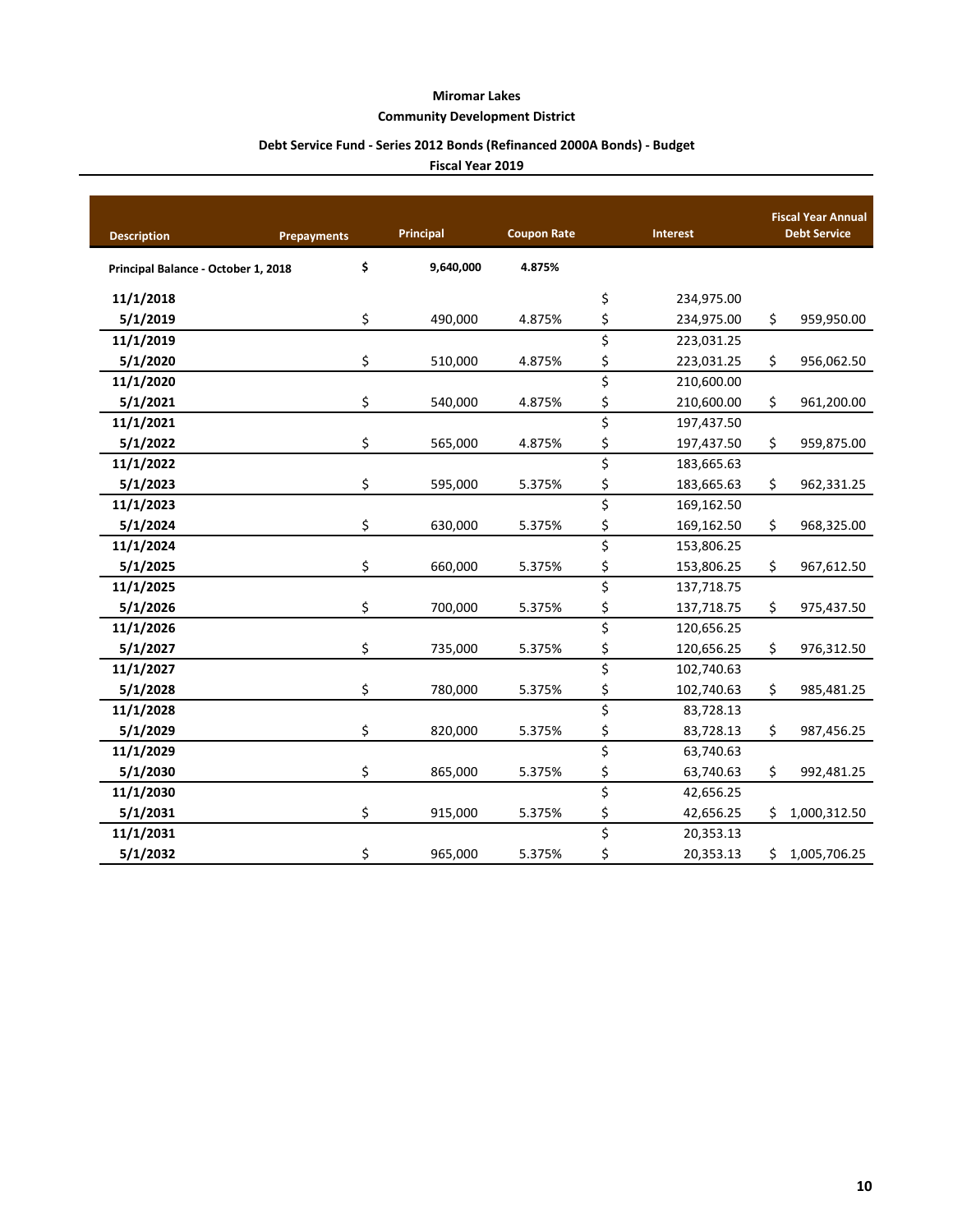## **Debt Service Fund - Series 2015 Bonds (Refinanced Series 2003 Bonds) - Budget**

|                                                              | <b>Fiscal Year</b> | <b>Actual at</b>  | <b>Anticipated Year</b> | Fiscal Year 2019 |               |  |
|--------------------------------------------------------------|--------------------|-------------------|-------------------------|------------------|---------------|--|
| <b>Description</b>                                           | 2018 Budget        | 03/31/2018        | End 09/30/18            |                  | <b>Budget</b> |  |
| <b>Revenues and Other Sources</b>                            |                    |                   |                         |                  |               |  |
| Carryforward                                                 |                    |                   |                         |                  |               |  |
| <b>Reserve Account</b>                                       | \$                 | \$                | \$                      | \$               |               |  |
| Deferred Cost Account                                        | \$                 | \$                | \$                      | \$               |               |  |
| <b>Prepayment Account</b>                                    | \$                 | \$                | \$                      | \$               |               |  |
| <b>Interest Income</b>                                       |                    |                   |                         |                  |               |  |
| Reserve Account                                              | \$<br>90,000       | \$<br>(2, 398)    | \$<br>5,000             | \$               | 5,000         |  |
| <b>Prepayment Account</b>                                    | \$                 | \$<br>1,182       | \$<br>2,400             | \$               | 2,400         |  |
| Revenue Account                                              | \$                 | \$<br>2,144       | \$<br>3,000             | \$               | 3,000         |  |
| <b>Special Assessment Revenue</b>                            |                    |                   |                         |                  |               |  |
| Special Assessment - On-Roll                                 | \$<br>256,510      | \$<br>254,730     | \$<br>256,510           | \$               | 576,311       |  |
| Special Assessment - Off-Roll                                | \$<br>1,179,635    | \$                | \$<br>1,179,635         | \$               | 821,391       |  |
| Special Assessment - Pepayment<br><b>Operating Transfers</b> |                    | \$                | \$                      |                  |               |  |
| Series 03 Reserve Account                                    | \$                 | \$                | \$                      | \$               |               |  |
| <b>Bond Proceeds</b>                                         |                    | \$                | \$                      |                  |               |  |
| <b>Total Revenue &amp; Other Sources</b>                     | \$1,526,145        | \$<br>255,659     | \$<br>1,446,545         | \$               | 1,408,102     |  |
| <b>Expenditures and Other Uses</b>                           |                    |                   |                         |                  |               |  |
| <b>Debt Service</b>                                          |                    |                   |                         |                  |               |  |
| <b>Principal Debt Service - Mandatory</b>                    |                    |                   |                         |                  |               |  |
| Series 2015 Bonds                                            | \$<br>650,000      | \$                | \$<br>650,000           | \$               | 620,000       |  |
| <b>Principal Debt Service - Early Redemptions</b>            |                    |                   |                         |                  |               |  |
| Series 2015 Bonds                                            | \$                 | \$<br>1,580,000   | \$<br>1,630,000         | \$               |               |  |
| <b>Interest Expense</b>                                      |                    |                   |                         |                  |               |  |
| Series 2015 Bonds                                            | \$<br>865,875      | \$<br>432,938     | \$<br>865,875           | \$               | 765,050       |  |
| <b>Operating Transfers</b>                                   |                    |                   |                         |                  |               |  |
| Series 2003 Reserve                                          |                    | \$                | \$                      |                  |               |  |
| <b>Other Fees and Charges</b>                                |                    |                   |                         |                  |               |  |
| <b>Discounts for Early Payment</b>                           | \$<br>10,260       | \$                | \$<br>10,260            | \$               | 23,052        |  |
| Total Expenditures and Other Uses \$ 1,526,135               |                    | \$<br>2,012,938   | \$<br>3,156,135         | \$               | 1,408,102     |  |
|                                                              |                    |                   |                         |                  |               |  |
| Net Increase/(Decrease) in Fund Balance                      | \$<br>10           | \$<br>(1,757,279) | \$<br>(1,709,590)       | \$               |               |  |
| <b>Fund Balance - Beginning</b>                              | \$<br>2,982,849    | \$<br>2,982,849   | \$<br>2,982,849         | \$               | 1,273,259     |  |
| <b>Fund Balance - Ending</b>                                 | 2,982,859          | \$<br>1,225,570   | \$<br>1,273,259         | \$               | 1,273,259     |  |
| <b>Restricted Fund Balance:</b>                              |                    |                   |                         |                  |               |  |
| Reserve Account Requirement                                  |                    |                   | \$<br>695,375           |                  |               |  |
| Restricted for November 1, 2018 Interest Payment             |                    |                   | \$<br>382,525           |                  |               |  |
| <b>Total - Restricted Fund Balance:</b>                      |                    |                   | \$<br>1,077,900         |                  |               |  |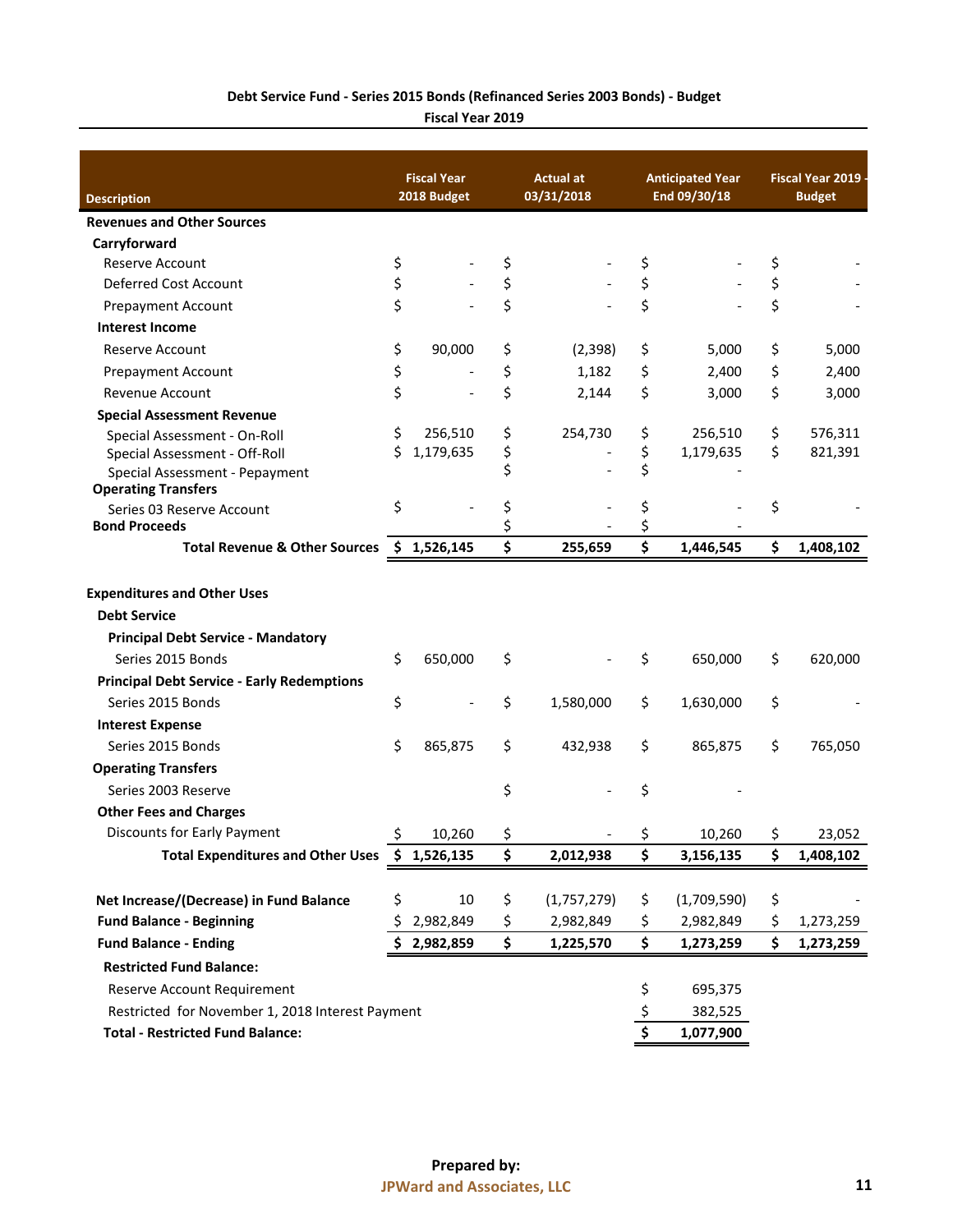#### **Community Development District**

## **Debt Service Fund - Series 2015 - Amortization Schedule**

## **Debt Service Fund - Series 2015 Bonds (Refinanced Series 2003 Bonds) - Budget**

|                               | Principal           | <b>Coupon Rate</b> |                                 | <b>Interest</b> |     | <b>Annual Debt</b><br><b>Service</b> |
|-------------------------------|---------------------|--------------------|---------------------------------|-----------------|-----|--------------------------------------|
| <b>Description</b>            |                     |                    |                                 |                 |     |                                      |
| Par Outstanding at 10/01/2018 | \$<br>15,685,000.00 |                    |                                 |                 |     |                                      |
| 11/1/2018                     |                     |                    | \$                              | 382,525.00      |     |                                      |
| 5/1/2019                      | \$<br>620,000       | 3.500%             | \$                              | 382,525.00      | \$  | 1,385,050.00                         |
| 11/1/2019                     |                     |                    | \$                              | 371,587.50      |     |                                      |
| 5/1/2020                      | \$<br>655,000       | 3.500%             | \$                              | 371,587.50      | Ş.  | 1,398,175.00                         |
| 11/1/2020                     |                     |                    | \$                              | 360,125.00      |     |                                      |
| 5/1/2021                      | \$<br>670,000       | 5.000%             | \$                              | 360,125.00      | \$. | 1,390,250.00                         |
| 11/1/2021                     |                     |                    | \$                              | 343,375.00      |     |                                      |
| 5/1/2022                      | \$<br>700,000       | 5.000%             | \$                              | 343,375.00      | \$  | 1,386,750.00                         |
| 11/1/2022                     |                     |                    | \$                              | 325,875.00      |     |                                      |
| 5/1/2023                      | \$<br>735,000       | 5.000%             | \$                              | 325,875.00      | \$. | 1,386,750.00                         |
| 11/1/2023                     |                     |                    | \$                              | 307,500.00      |     |                                      |
| 5/1/2024                      | \$<br>775,000       | 5.000%             | \$                              | 307,500.00      | \$  | 1,390,000.00                         |
| 11/1/2024                     |                     |                    | \$                              | 288,125.00      |     |                                      |
| 5/1/2025                      | \$<br>810,000       | 5.000%             | \$                              | 288,125.00      | \$  | 1,386,250.00                         |
| 11/1/2025                     |                     |                    | \$                              | 267,875.00      |     |                                      |
| 5/1/2026                      | \$<br>855,000       | 5.000%             | \$                              | 267,875.00      | \$  | 1,390,750.00                         |
| 11/1/2026                     |                     |                    | $\overline{\boldsymbol{\zeta}}$ | 246,625.00      |     |                                      |
| 5/1/2027                      | \$<br>895,000       | 5.000%             | \$                              | 246,625.00      | \$  | 1,388,250.00                         |
| 11/1/2027                     |                     |                    | \$                              | 224,250.00      |     |                                      |
| 5/1/2028                      | \$<br>940,000       | 5.000%             | \$                              | 224,250.00      | \$  | 1,388,500.00                         |
| 11/1/2028                     |                     |                    | \$                              | 200,750.00      |     |                                      |
| 5/1/2029                      | \$<br>985,000       | 5.000%             | \$                              | 200,750.00      | \$  | 1,386,500.00                         |
| 11/1/2029                     |                     |                    | \$                              | 176,125.00      |     |                                      |
| 5/1/2030                      | \$<br>1,035,000     | 5.000%             | \$                              | 176,125.00      | \$  | 1,387,250.00                         |
| 11/1/2030                     |                     |                    | \$                              | 150,250.00      |     |                                      |
| 5/1/2031                      | \$<br>1,090,000     | 5.000%             | \$                              | 150,250.00      | \$  | 1,390,500.00                         |
| 11/1/2031                     |                     |                    | \$                              | 123,000.00      |     |                                      |
| 5/1/2032                      | \$<br>1,140,000     | 5.000%             | \$                              | 123,000.00      | \$. | 1,386,000.00                         |
| 11/1/2032                     |                     |                    | \$                              | 94,500.00       |     |                                      |
| 5/1/2033                      | \$<br>1,200,000     | 5.000%             | \$                              | 94,500.00       | \$  | 1,389,000.00                         |
| 11/1/2033                     |                     |                    | \$                              | 64,500.00       |     |                                      |
| 5/1/2034                      | \$<br>1,260,000     | 5.000%             | \$                              | 64,500.00       | S   | 1,389,000.00                         |
| 11/1/2034                     |                     |                    | \$                              | 33,000.00       |     |                                      |
| 5/1/2035                      | \$<br>1,320,000     | 5.000%             | \$                              | 33,000.00       | \$  | 1,386,000.00                         |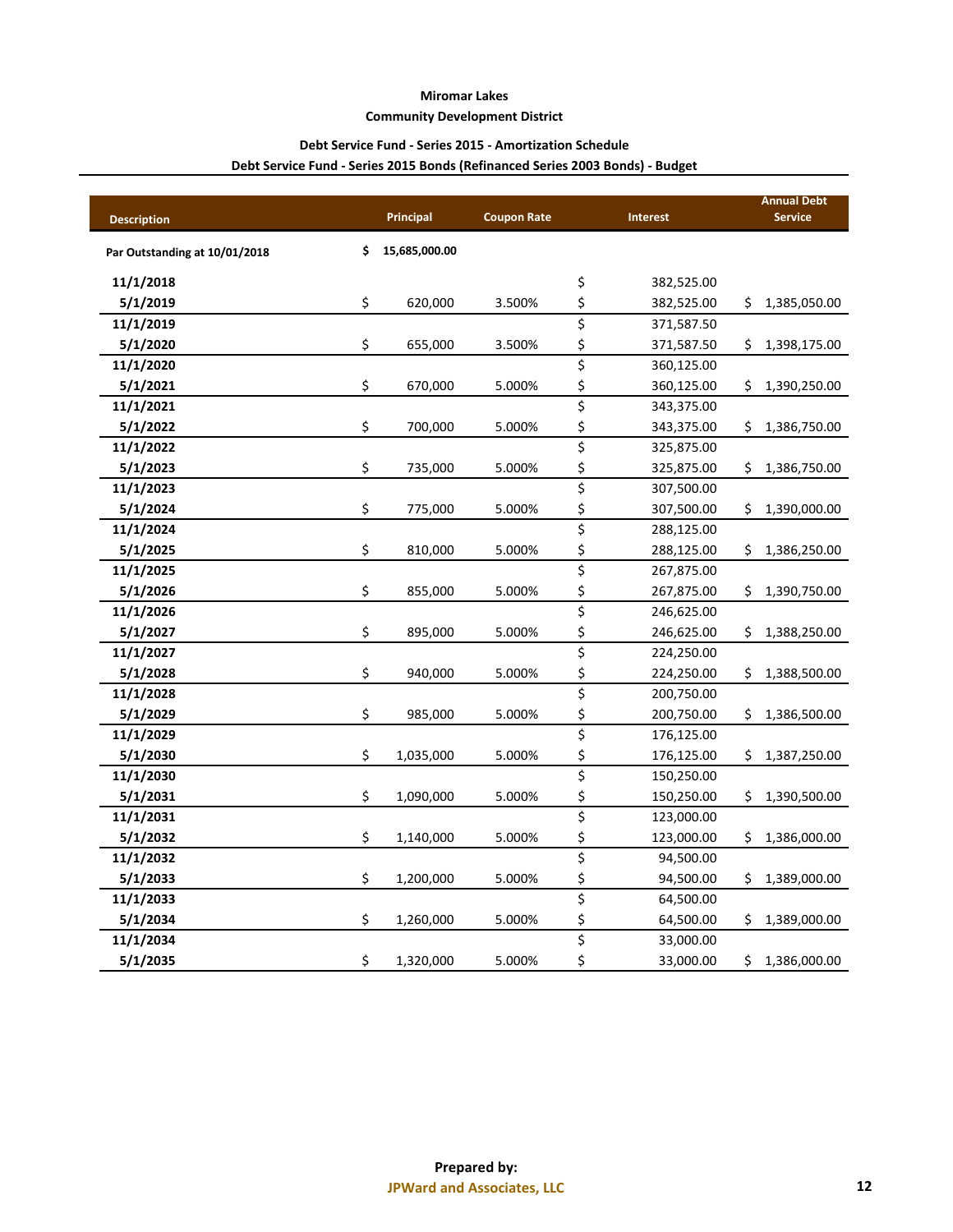#### **Assessment Levy - Summary of All Funds**

#### **Series 2012 (Refinanced 2000 A Bonds - Phase I) Par Amount: \$12,345,.000 - 13 Years Remaining**

|                              | Original          | <b>Bond</b>        |    | <b>Debt Service</b> | 0 & M             |    | <b>Total</b>      | <b>Outstanding</b><br><b>Principal</b><br>after 2018-2019 |
|------------------------------|-------------------|--------------------|----|---------------------|-------------------|----|-------------------|-----------------------------------------------------------|
| <b>Phase I Neighborhoods</b> | <b>Assessment</b> | <b>Designation</b> |    | <b>Assessment</b>   | <b>Assessment</b> |    | <b>Assessment</b> | tax payment                                               |
| Murano                       | \$<br>24,687.00   | SF <sub>2</sub>    | \$ | 1,581.85            | \$<br>1,383.25    | \$ | 2,965.10          | \$<br>16,163.81                                           |
| Verona Lago                  | \$<br>14,789.00   | SF                 | \$ | 949.11              | \$<br>1,383.25    | \$ | 2,332.36          | \$<br>9,647.50                                            |
| Isola Bella                  | \$<br>14,789.00   | SF                 | \$ | 949.11              | \$<br>1,383.25    | \$ | 2,332.36          | \$<br>9,647.50                                            |
| Bellamare                    | \$<br>14,789.00   | SF                 | \$ | 949.11              | \$<br>1,383.25    | \$ | 2,332.36          | \$<br>9,647.50                                            |
| Ana Capri                    | \$<br>14,789.00   | SF                 | \$ | 949.11              | \$<br>1,383.25    | \$ | 2,332.36          | \$<br>9,647.50                                            |
| Casteli                      | \$<br>14,789.00   | SF                 | \$ | 949.11              | \$<br>1,383.25    | \$ | 2,332.36          | \$<br>9,647.50                                            |
| Montelago                    | \$<br>12,324.00   | <b>VILLA</b>       | \$ | 790.93              | \$<br>1,383.25    | \$ | 2,174.18          | \$<br>8,038.45                                            |
| Tivoli                       | \$<br>12,324.00   | <b>VILLA</b>       | \$ | 790.93              | \$<br>1,383.25    | \$ | 2,174.18          | \$<br>8,038.45                                            |
| St. Moritz                   | \$<br>12,324.00   | <b>VILLA</b>       | \$ | 790.93              | \$<br>1,383.25    | \$ | 2,174.18          | \$<br>8,038.45                                            |
| Sienna                       | \$<br>12,324.00   | <b>VILLA</b>       | \$ | 790.93              | \$<br>1,383.25    | \$ | 2,174.18          | \$<br>8,038.45                                            |
| Caprini                      | \$<br>12,324.00   | <b>VILLA</b>       | \$ | 790.93              | \$<br>1,383.25    | \$ | 2,174.18          | \$<br>8,038.45                                            |
| Porto Romano                 | \$<br>12,324.00   | <b>VILLA</b>       | \$ | 790.93              | \$<br>1,383.25    | \$ | 2,174.18          | \$<br>8,038.45                                            |
| Volterra                     | \$<br>12,324.00   | <b>VILLA</b>       | \$ | 790.93              | \$<br>1,383.25    | \$ | 2,174.18          | \$<br>8,038.45                                            |
| Portofino                    | \$<br>12,324.00   | <b>VILLA</b>       | \$ | 790.93              | \$<br>1,383.25    | \$ | 2,174.18          | \$<br>8,038.45                                            |
| Valencia                     | \$<br>9,859.00    | MF                 | \$ | 632.74              | \$<br>1,383.25    | \$ | 2,015.99          | \$<br>6,431.61                                            |
| Vivaldi                      | \$<br>9,859.00    | MF                 | \$ | 632.74              | \$<br>1,383.25    | \$ | 2,015.99          | \$<br>6,431.61                                            |
| <b>Bella Vista</b>           | \$<br>9,859.00    | MF                 | \$ | 632.74              | \$<br>1,383.25    | \$ | 2,015.99          | \$<br>6,431.61                                            |
| Mirosol                      | \$<br>9,859.00    | MF                 | \$ | 632.74              | \$<br>1,383.25    | \$ | 2,015.99          | \$<br>6,431.61                                            |
| San Marino                   | \$<br>9,859.00    | MF                 | \$ | 632.74              | \$<br>1,383.25    | \$ | 2,015.99          | \$<br>6,431.61                                            |
| Montebello                   | \$<br>9,859.00    | MF                 | \$ | 632.74              | \$<br>1,383.25    | \$ | 2,015.99          | \$<br>6,431.61                                            |
| Ravenna                      | \$<br>9,859.00    | MF                 | \$ | 632.74              | \$<br>1,383.25    | \$ | 2,015.99          | \$<br>6,431.61                                            |
| <b>Bellini</b>               | \$<br>9,859.00    | MF                 | \$ | 632.74              | \$<br>1,383.25    | \$ | 2,015.99          | \$<br>6,431.61                                            |
| University                   | \$                | GOV                | \$ |                     | \$<br>8,299.49    | \$ | 8,299.49          | \$                                                        |
| Golf Club/Course             |                   | GOLF               | Ś  | 148,957.23          | \$<br>13,832.48   | Ś  | 162,789.71        | \$<br>762,747.07                                          |
| <b>Beach Club</b>            |                   | <b>BEACH</b>       | Ś  | 14,580.17           | \$                | \$ | 14,580.17         | \$<br>74,681.20                                           |

| <b>Comparison: Fiscal Year 2017 Assessments</b> |                 |           |                          |  |          |  |              |    |                          |  |  |  |  |
|-------------------------------------------------|-----------------|-----------|--------------------------|--|----------|--|--------------|----|--------------------------|--|--|--|--|
|                                                 | SF <sub>2</sub> | 17,163.35 |                          |  |          |  |              |    |                          |  |  |  |  |
|                                                 | SF              |           | 969.57                   |  | 730.72   |  | 1,700.29     | \$ | 10,247.22                |  |  |  |  |
|                                                 | <b>VILLA</b>    |           | 807.97                   |  | 730.72   |  | 1,538.69     | \$ | 8,538.23                 |  |  |  |  |
|                                                 | MF              |           | 646.38                   |  | 730.72   |  | 1,377.10     | \$ | 6,831.42                 |  |  |  |  |
|                                                 | GOV             |           | $\overline{\phantom{a}}$ |  | 4,384.32 |  | 4.384.32     | \$ | $\overline{\phantom{a}}$ |  |  |  |  |
|                                                 | <b>GOLF</b>     |           | 146,080.85               |  | 7,026.10 |  | \$153,106.95 | \$ | 837,134.75               |  |  |  |  |
|                                                 | <b>BEACH</b>    |           | 14,298.62                |  | $\sim$   |  | 14,298.62    |    | 81,962.39                |  |  |  |  |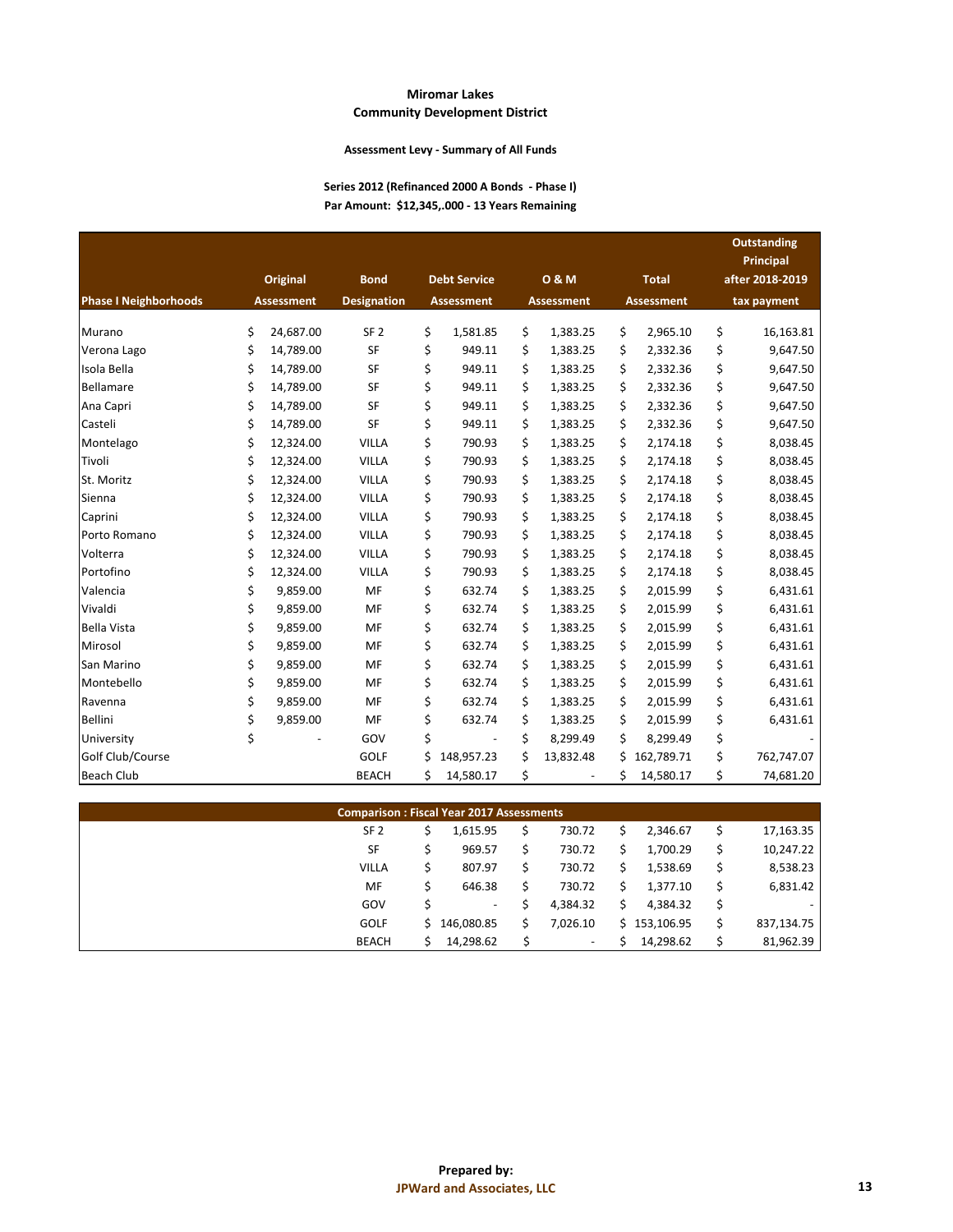| Series 2015 Bonds (Refinanced 2003 A Bonds - Phase II) |
|--------------------------------------------------------|
| Par Amount - \$19,165,000 - 17 Years Remaining         |

|                              | Original          | <b>Bond</b>        |    | <b>Debt Service</b> |    | 0 & M             |     | <b>Total</b>      | <b>Outstanding</b><br><b>Principal</b><br>after 2018-2019 |
|------------------------------|-------------------|--------------------|----|---------------------|----|-------------------|-----|-------------------|-----------------------------------------------------------|
| <b>Phase I Neighborhoods</b> | <b>Assessment</b> | <b>Designation</b> |    | <b>Assessment</b>   |    | <b>Assessment</b> |     | <b>Assessment</b> | tax payment                                               |
|                              |                   |                    |    |                     |    |                   |     |                   |                                                           |
| Sorrento                     | \$<br>34,794.86   | SF <sub>2</sub>    | \$ | 2,461.69            | \$ | 1,383.25          | \$  | 3,844.94          | \$<br>25,898.50                                           |
| Salerno I                    | \$<br>34,794.86   | SF <sub>2</sub>    | \$ | 2,461.69            | Ś. | 1,383.25          | \$  | 3,844.94          | \$<br>25,898.50                                           |
| Lugano                       | \$<br>34,794.86   | SF <sub>2</sub>    | \$ | 2,461.69            | \$ | 1,383.25          | \$. | 3,844.94          | \$<br>25,898.50                                           |
| Salerno II                   | \$<br>34,794.86   | SF <sub>2</sub>    | \$ | 2,461.69            | \$ | 1,383.25          | \$  | 3,844.94          | \$<br>25,898.50                                           |
| Sardinia                     | \$<br>34.794.86   | SF <sub>2</sub>    | \$ | 2,461.69            | \$ | 1,383.25          | \$  | 3,844.94          | \$<br>25,898.50                                           |
| Avelino                      | \$<br>34,794.86   | SF <sub>2</sub>    | \$ | 2,461.69            | \$ | 1,383.25          | \$. | 3,844.94          | \$<br>25,898.50                                           |
| Ancona                       | \$<br>34,794.86   | SF <sub>2</sub>    | \$ | 2,461.69            | \$ | 1,383.25          | \$. | 3,844.94          | \$<br>25,898.50                                           |
| Bergamo                      | \$<br>34.794.86   | SF <sub>2</sub>    | \$ | 2.461.69            | \$ | 1,383.25          | \$  | 3.844.94          | \$<br>25,898.50                                           |
| Navona                       | \$<br>25,786.39   | Villa 2            | \$ | 1,827.43            | \$ | 1,383.25          | \$  | 3,210.68          | \$<br>19,226.06                                           |
| Cassina                      | \$<br>25,786.39   | Villa 2            | \$ | 1,827.43            | \$ | 1,383.25          | \$  | 3,210.68          | \$<br>19,226.06                                           |
| Trevi                        | \$<br>25.786.39   | Villa 2            | \$ | 1,827.43            | \$ | 1,383.25          | \$  | 3,210.68          | \$<br>19,226.06                                           |
| Cortona                      | \$<br>25,786.39   | Villa 2            | \$ | 1,827.43            | \$ | 1,383.25          | \$  | 3,210.68          | \$<br>19,226.06                                           |
| Villa D/Este                 | \$<br>25.786.39   | Villa 2            | \$ | 1.827.43            | \$ | 1,383.25          | \$  | 3,210.68          | \$<br>19,226.06                                           |
| Costa Amalfi                 | \$<br>19,339.79   | Villa 1            | \$ | 1,370.82            | \$ | 1,383.25          | \$  | 2,754.07          | \$<br>14,422.15                                           |
| Positano                     | \$<br>19,339.79   | MF                 | \$ | 1,370.82            | \$ | 1,383.25          | \$  | 2,754.07          | \$<br>14,422.15                                           |
| <b>Future Commercial</b>     |                   | <b>COMM</b>        | \$ | 98,067.89           | \$ | 65,993.82         | Ś.  | 164,061.71        | \$<br>1,074,741.04                                        |
| Golf Club/Course             |                   | GOLF               | Ś. | 190,995.54          | \$ |                   | Ś   | 190,995.54        | \$<br>2,009,424.97                                        |

| <b>Comparison: Fiscal Year 2017 Assessments</b> |                                                                |              |  |                          |    |              |  |              |  |  |  |  |  |
|-------------------------------------------------|----------------------------------------------------------------|--------------|--|--------------------------|----|--------------|--|--------------|--|--|--|--|--|
|                                                 | 27,059.32<br>2,326.53<br>730.72<br>SF <sub>2</sub><br>3.057.25 |              |  |                          |    |              |  |              |  |  |  |  |  |
|                                                 | Villa 2                                                        | 1.727.10     |  | 730.72                   | S. | 2.457.82     |  | 20,087.50    |  |  |  |  |  |
|                                                 | Villa 1<br>1,295.56<br>730.72<br>2.026.28                      |              |  |                          |    |              |  |              |  |  |  |  |  |
|                                                 | MF                                                             | 1.295.56     |  | 730.72                   |    | 2.026.28     |  | 15,068.34    |  |  |  |  |  |
|                                                 | COMM                                                           | \$135,969.67 |  | 35,130.50                |    | \$171,100.17 |  | 1,122,895.72 |  |  |  |  |  |
|                                                 | <b>GOLF</b>                                                    | 173,288.92   |  | $\overline{\phantom{a}}$ |    | 173,288.92   |  | 2,099,458.95 |  |  |  |  |  |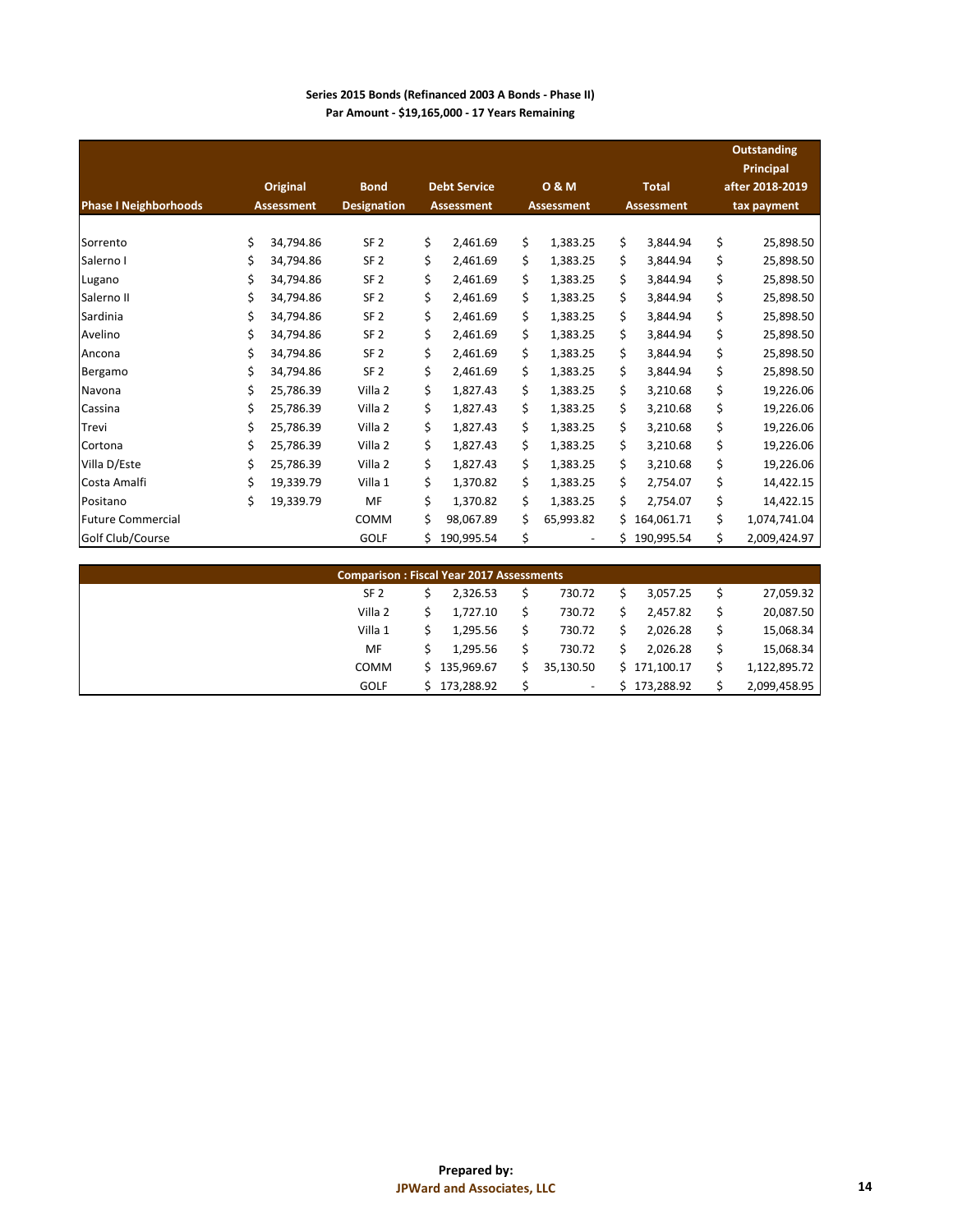## **Miromar Lakes Community Development District O&M ERU's**

| <b>Platted/Sold</b>              | FY 2018 | FY 2019 | <b>On Roll</b>   | <b>Direct Bill</b> | <b>Change</b>    |
|----------------------------------|---------|---------|------------------|--------------------|------------------|
|                                  |         |         |                  |                    |                  |
| Verona Lago                      | 62      |         | 62               |                    |                  |
| Bellamare                        | 20      |         | 20               |                    |                  |
| Isola Bella                      | 13      |         | 13               |                    |                  |
| Anacapri                         | $10\,$  |         | $10\,$<br>8      |                    |                  |
| Castelli                         | 8       |         |                  |                    |                  |
| Murano                           | 19      |         | 19               |                    |                  |
| Costa Amalfi                     | 16      |         | 16               |                    |                  |
| Sorrento                         | 11      |         | $11\,$           |                    |                  |
| Monte Lago                       | 30      |         | 30               |                    |                  |
| Siena                            | 27      |         | 27               |                    |                  |
| Tivoli                           | 76      |         | 76               |                    |                  |
| St Moritz                        | 37      |         | 37               |                    |                  |
| Caprini                          | 27      |         | 27               |                    |                  |
| Porto Romano                     | 55      |         | 55               |                    |                  |
| Portofino                        | 20      |         | 20               |                    |                  |
| Voterra                          | 12      |         | 12               |                    |                  |
| Valencia                         | 80      |         | 80               |                    |                  |
| <b>Bella Vista</b>               | 60      |         | 60               |                    |                  |
| Vivaldi                          | 60      |         | 60               |                    |                  |
| Mirasol Phase I                  | 110     |         | 110              |                    |                  |
| Mirasol Phase II                 | 114     |         | 114              |                    |                  |
| San Marino                       | 160     |         | 160              |                    |                  |
| Montebello                       | 40      |         | 40               |                    |                  |
| Ravenna                          | 60      |         | 60               |                    |                  |
| Bellini                          | 60      |         | 60               |                    |                  |
| Navona                           | 18      |         | 18               |                    |                  |
| Salerno                          | $10\,$  |         | $10\,$           |                    |                  |
| Sardinia                         | 8       |         | 8                |                    |                  |
| Cassina                          | 23      |         | 23               |                    |                  |
| Lugano                           | 11      |         | 11               |                    |                  |
| Salerno II                       | 22      |         | 22               |                    |                  |
| Villa D'Este                     | 12      |         | 12               |                    |                  |
| Avellion                         | 12      |         | 12               |                    |                  |
| Ancona                           | 6       |         | $\boldsymbol{6}$ |                    |                  |
| Bergamo                          | 6       |         | 6                |                    |                  |
| Trevi                            | $11\,$  |         | 11               |                    |                  |
| Cortona                          | 19      |         | 19               |                    |                  |
| <b>Total Platted/Sold</b>        |         | 1345    |                  |                    |                  |
| <b>Unplatted (direct billed)</b> |         |         |                  |                    |                  |
| Future residential               | 533     |         |                  | 533                |                  |
| Future commercial                | 50      |         |                  | 50                 |                  |
|                                  |         | 583     |                  |                    |                  |
| Other                            |         |         |                  |                    |                  |
| Golf Club                        | $10\,$  |         | 10               |                    |                  |
| Government Parcel                | 6       |         | 6                |                    |                  |
|                                  |         | 16      |                  |                    |                  |
|                                  | 1944    | 1944    | 1361             | 583                | $\boldsymbol{0}$ |
|                                  |         |         |                  |                    |                  |

**Prepared by: AJC Associates, LLC 15**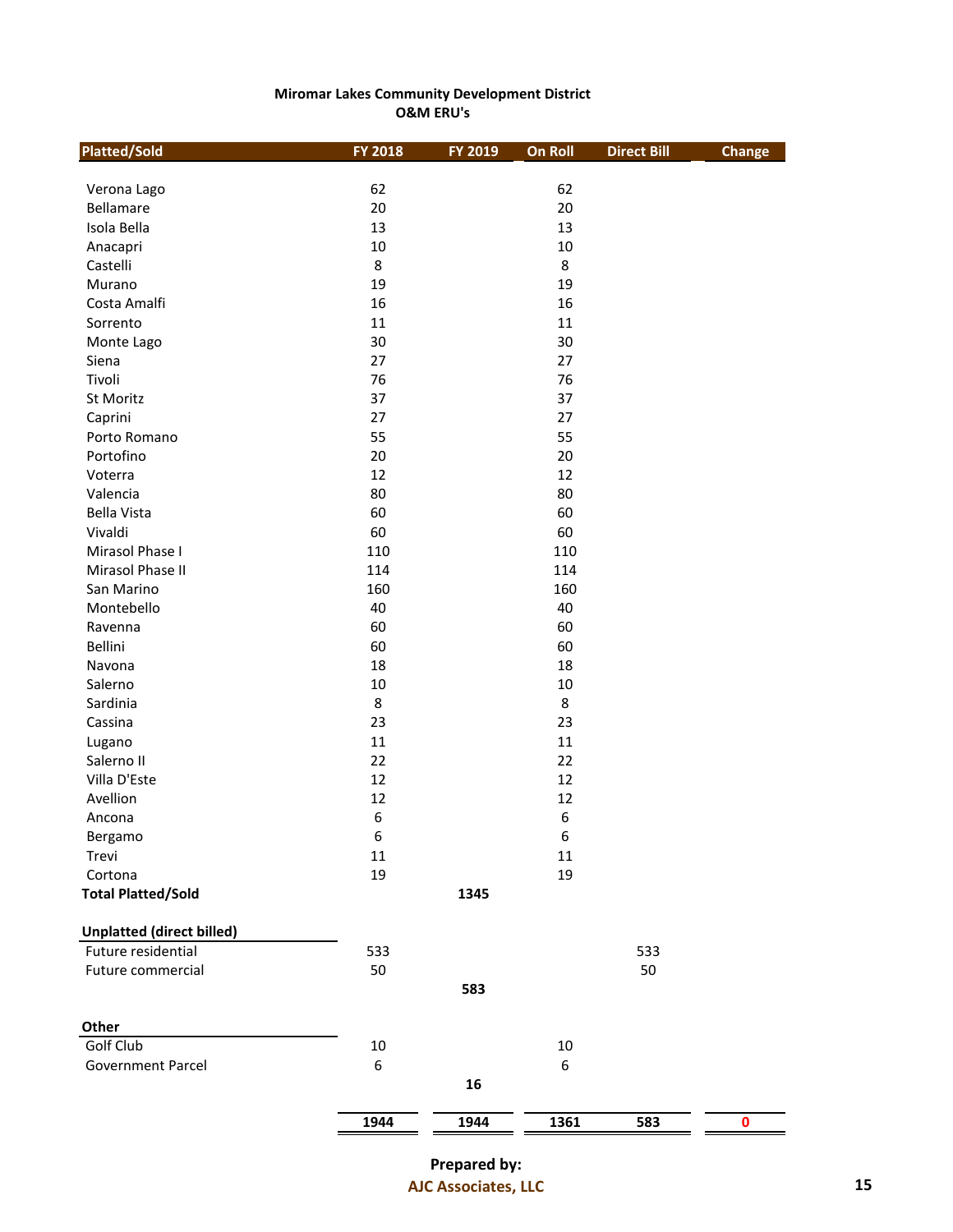## **Assessment Revenue Summary - General Fund**

|                                  | ERU's            | ERU's              |      | \$             | 1,383.25                                   | \$<br>1,319.88     |  |
|----------------------------------|------------------|--------------------|------|----------------|--------------------------------------------|--------------------|--|
| Platted/Sold                     | On Roll          | <b>Direct Bill</b> |      |                | On Roll                                    | <b>Direct Bill</b> |  |
| Verona Lago                      | 62               |                    |      | \$             | 85,761.39                                  |                    |  |
| <b>Bellamare</b>                 | 20               |                    |      | \$             | 27,664.97                                  |                    |  |
| Isola Bella                      | 13               |                    |      | \$             | 17,982.23                                  |                    |  |
| Anacapri                         | $10\,$           |                    |      | \$             | 13,832.48                                  |                    |  |
| Castelli                         | 8                |                    |      |                | 11,065.99                                  |                    |  |
| Murano                           | 19               |                    |      | \$<br>\$<br>\$ | 26,281.72                                  |                    |  |
| Costa Amalfi                     | 16               |                    |      |                | 22,131.97                                  |                    |  |
| Sorrento                         | 11               |                    |      | \$             | 15,215.73                                  |                    |  |
| Monte Lago                       | 30               |                    |      | \$             | 41,497.45                                  |                    |  |
| Siena                            | 27               |                    |      | \$             | 37,347.70                                  |                    |  |
| Tivoli                           | 76               |                    |      | \$             | 105,126.87                                 |                    |  |
| St Moritz                        | 37               |                    |      |                | 51,180.19                                  |                    |  |
| Caprini                          | 27               |                    |      | \$<br>\$       | 37,347.70                                  |                    |  |
| Porto Romano                     | 55               |                    |      |                | 76,078.65                                  |                    |  |
| Portofino                        | 20               |                    |      |                | 27,664.97                                  |                    |  |
| Voterra                          | 12               |                    |      | \$<br>\$\$     | 16,598.98                                  |                    |  |
| Valencia                         | 80               |                    |      | \$             | 110,659.86                                 |                    |  |
| <b>Bella Vista</b>               | 60               |                    |      | \$             | 82,994.90                                  |                    |  |
| Vivaldi                          | 60               |                    |      | \$             | 82,994.90                                  |                    |  |
| Mirasol Phase I                  | 110              |                    |      | \$             | 152,157.31                                 |                    |  |
| Mirasol Phase II                 | 114              |                    |      |                | 157,690.30                                 |                    |  |
| San Marino                       | 160              |                    |      | \$<br>\$       | 221,319.72                                 |                    |  |
| Montebello                       | 40               |                    |      | \$             | 55,329.93                                  |                    |  |
| Ravenna                          | 60               |                    |      |                | 82,994.90                                  |                    |  |
| Bellini                          | 60               |                    |      | \$<br>\$       | 82,994.90                                  |                    |  |
| Navona                           | 18               |                    |      | \$             | 24,898.47                                  |                    |  |
| Salerno                          | 10               |                    |      |                | 13,832.48                                  |                    |  |
| Sardinia (former Positano)       | 8                |                    |      | \$<br>\$<br>\$ | 11,065.99                                  |                    |  |
| Cassina                          | 23               |                    |      |                | 31,814.71                                  |                    |  |
| Lugano                           | 11               |                    |      |                | 15,215.73                                  |                    |  |
| Salerno II                       | 22               |                    |      | \$<br>\$       | 30,431.46                                  |                    |  |
| Villa D'Este                     | 12               |                    |      | \$             | 16,598.98                                  |                    |  |
| Avellion                         | 12               |                    |      |                | 16,598.98                                  |                    |  |
| Ancona                           | $\boldsymbol{6}$ |                    |      | \$<br>\$       | 8,299.49                                   |                    |  |
| Bergamo                          | $\boldsymbol{6}$ |                    |      | \$             | 8,299.49                                   |                    |  |
| Trevi                            | 11               |                    |      | \$             | 15,215.73                                  |                    |  |
| Cortona                          | 19               |                    |      | \$             | 26,281.72                                  |                    |  |
| <b>Total Platted/Sold</b>        |                  |                    |      |                |                                            |                    |  |
|                                  |                  |                    |      |                |                                            |                    |  |
| <b>Unplatted (direct billed)</b> |                  |                    |      |                |                                            |                    |  |
| Future residential               |                  | 533                |      |                |                                            | \$<br>703,494.10   |  |
| Future commercial                |                  | 50                 |      |                |                                            | \$<br>65,993.82    |  |
|                                  |                  |                    |      |                |                                            |                    |  |
| Other                            |                  |                    |      |                |                                            |                    |  |
| Golf Club                        | 10               |                    |      | \$             | 13,832.48                                  |                    |  |
| Government Parcel                | 6                |                    |      | \$             | 8,299.49                                   |                    |  |
|                                  |                  |                    |      |                |                                            |                    |  |
|                                  | 1361             | 583                | 1944 |                | \$1,882,600.87 \$769,487.92 \$2,652,088.79 |                    |  |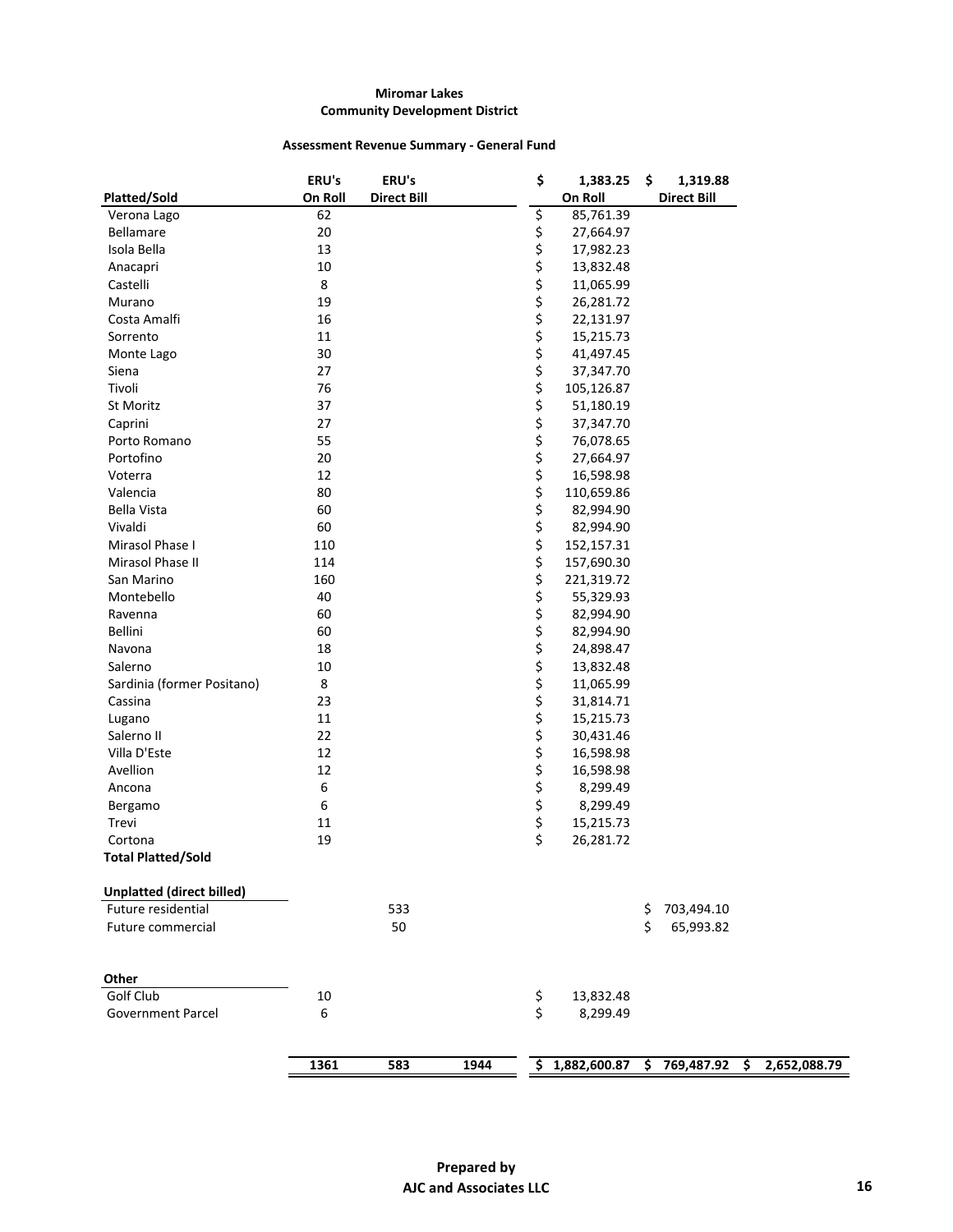#### **Miromar Lakes Community Development District FY 2018 Debt Service**

|                    |         |                |            |                    | <b>ON ROLL</b> |                  |              | <b>ON ROLL</b>        |    |               |    |                    |                       |
|--------------------|---------|----------------|------------|--------------------|----------------|------------------|--------------|-----------------------|----|---------------|----|--------------------|-----------------------|
|                    |         | Less           | <b>NET</b> |                    |                | <b>Per Unit</b>  | <b>Total</b> | <b>Total Off Roll</b> |    | Per Unit      |    | <b>Total</b>       | <b>Total Off Roll</b> |
|                    | On Roll | Prepaymts      | On Roll    | <b>Direct Bill</b> |                | Series 2012      | Series 2012  | Series 2012           |    | Series 2015   |    | <b>Series 2015</b> | Series 2015           |
| Platted/Sold       |         |                |            |                    |                |                  |              |                       |    |               |    |                    |                       |
| Verona Lago        | 62      | 4              | 58         |                    | \$             | $949.11 \quad $$ | 55,048.38    |                       |    |               |    |                    |                       |
| Bellamare          | $20\,$  |                | 20         |                    | \$             | 949.11 \$        | 18,982.20    |                       |    |               |    |                    |                       |
| Isola Bella        | 13      |                | 13         |                    | Ś              | 949.11 \$        | 12,338.43    |                       |    |               |    |                    |                       |
| Anacapri           | $10\,$  |                | 10         |                    |                | 949.11 \$        | 9,491.10     |                       |    |               |    |                    |                       |
| Castelli           | 8       |                | 8          |                    |                | 949.11 \$        | 7,592.88     |                       |    |               |    |                    |                       |
| Murano             | 19      | $\pmb{0}$      | 19         |                    | Ś              | $1,581.85$ \$    | 30,055.15    |                       |    |               |    |                    |                       |
| Costa Amalfi       | 16      |                | 16         |                    |                |                  |              |                       | \$ | $1,370.82$ \$ |    | 21,933.12          |                       |
| Sorrento           | 11      |                | 11         |                    |                |                  |              |                       | \$ | $2,461.69$ \$ |    | 27,078.59          |                       |
| Monte Lago         | $30\,$  | 4              | 26         |                    | \$             | 790.93 \$        | 20,564.18    |                       |    |               |    |                    |                       |
| Siena              | 27      | $\mathbf{1}$   | 26         |                    | \$             | 790.93 \$        | 20,564.18    |                       |    |               |    |                    |                       |
| Tivoli             | 76      | $\overline{2}$ | 74         |                    | \$             | 790.93 \$        | 58,528.82    |                       |    |               |    |                    |                       |
| St Moritz          | 37      |                | 37         |                    | Ś              | 790.93 \$        | 29,264.41    |                       |    |               |    |                    |                       |
| Caprini            | 27      |                | 27         |                    |                | 790.93 \$        | 21,355.11    |                       |    |               |    |                    |                       |
| Porto Romano       | 55      |                | 55         |                    |                | 790.93 \$        | 43,501.15    |                       |    |               |    |                    |                       |
| Portofino          | 20      |                | 20         |                    | \$             | 790.93 \$        | 15,818.60    |                       |    |               |    |                    |                       |
| Voterra            | 12      |                | 12         |                    |                | 790.93 \$        | 9,491.16     |                       |    |               |    |                    |                       |
| Valencia           | 80      | 3              | 77         |                    | Ś              | 632.74 \$        | 48,720.98    |                       |    |               |    |                    |                       |
| <b>Bella Vista</b> | 60      | $\mathbf{1}$   | 59         |                    |                | 632.74 \$        | 37,331.66    |                       |    |               |    |                    |                       |
| Vivaldi            | 60      | $\mathbf 0$    | 60         |                    |                | 632.74 \$        | 37,964.40    |                       |    |               |    |                    |                       |
| Mirasol Phase I    | 110     |                | 110        |                    | Ś              | 632.74 \$        | 69,601.40    |                       |    |               |    |                    |                       |
| Mirasol Phase II   | 114     |                | 114        |                    | \$             | 632.74 \$        | 72,132.36    |                       |    |               |    |                    |                       |
| San Marino         | 160     |                | 160        |                    |                | 632.74 \$        | 101,238.40   |                       |    |               |    |                    |                       |
| Montebello         | 40      | $\overline{2}$ | 38         |                    | \$             | $632.74$ \$      | 24,044.12    |                       |    |               |    |                    |                       |
| Ravenna            | 60      | 3              | 57         |                    | Ś              | 632.74 \$        | 36,066.18    |                       |    |               |    |                    |                       |
| Bellini            | 60      |                | 60         |                    | \$             | 632.74 \$        | 37,964.40    |                       |    |               |    |                    |                       |
| Navona             | 18      |                | 18         |                    |                |                  |              |                       | \$ | 1,827.43 \$   |    | 32,893.74          |                       |
| Salerno            | 10      |                | 10         |                    |                |                  |              |                       | \$ | $2,461.69$ \$ |    | 24,616.90          |                       |
| Sardinia           | 8       |                | $\bf 8$    |                    |                |                  |              |                       | \$ | 2,461.69 \$   |    | 19,693.52          |                       |
| Cassina            | 23      |                | 23         |                    |                |                  |              |                       |    | $1,827.43$ \$ |    | 42,030.89          |                       |
| Lugano             | 11      |                | 11         |                    |                |                  |              |                       | \$ | 2,461.69 \$   |    | 27,078.59          |                       |
| Salerno II         | 22      |                | 22         |                    |                |                  |              |                       | \$ | $2,461.69$ \$ |    | 54,157.18          |                       |
| Villa D'Este       | 12      |                | 12         |                    |                |                  |              |                       |    | $1,827.43$ \$ |    | 21,929.16          |                       |
| Avellion           | 12      |                | 12         |                    |                |                  |              |                       | Ś  | $2,461.69$ \$ |    | 29,540.28          |                       |
| Ancona             | 6       |                | 6          |                    |                |                  |              |                       |    | 2,461.69 \$   |    | 14,770.14          |                       |
| Bergamo            | 6       |                | 6          |                    |                |                  |              |                       | Ś  | $2,461.69$ \$ |    | 14,770.14          |                       |
| Trevi              | 11      |                | 11         |                    |                |                  |              |                       | \$ | $1,827.43$ \$ |    | 20,101.73          |                       |
| Cortona            | 19      |                | 19         |                    |                |                  |              |                       | \$ | 1,827.43      | \$ | 34,721.17          |                       |